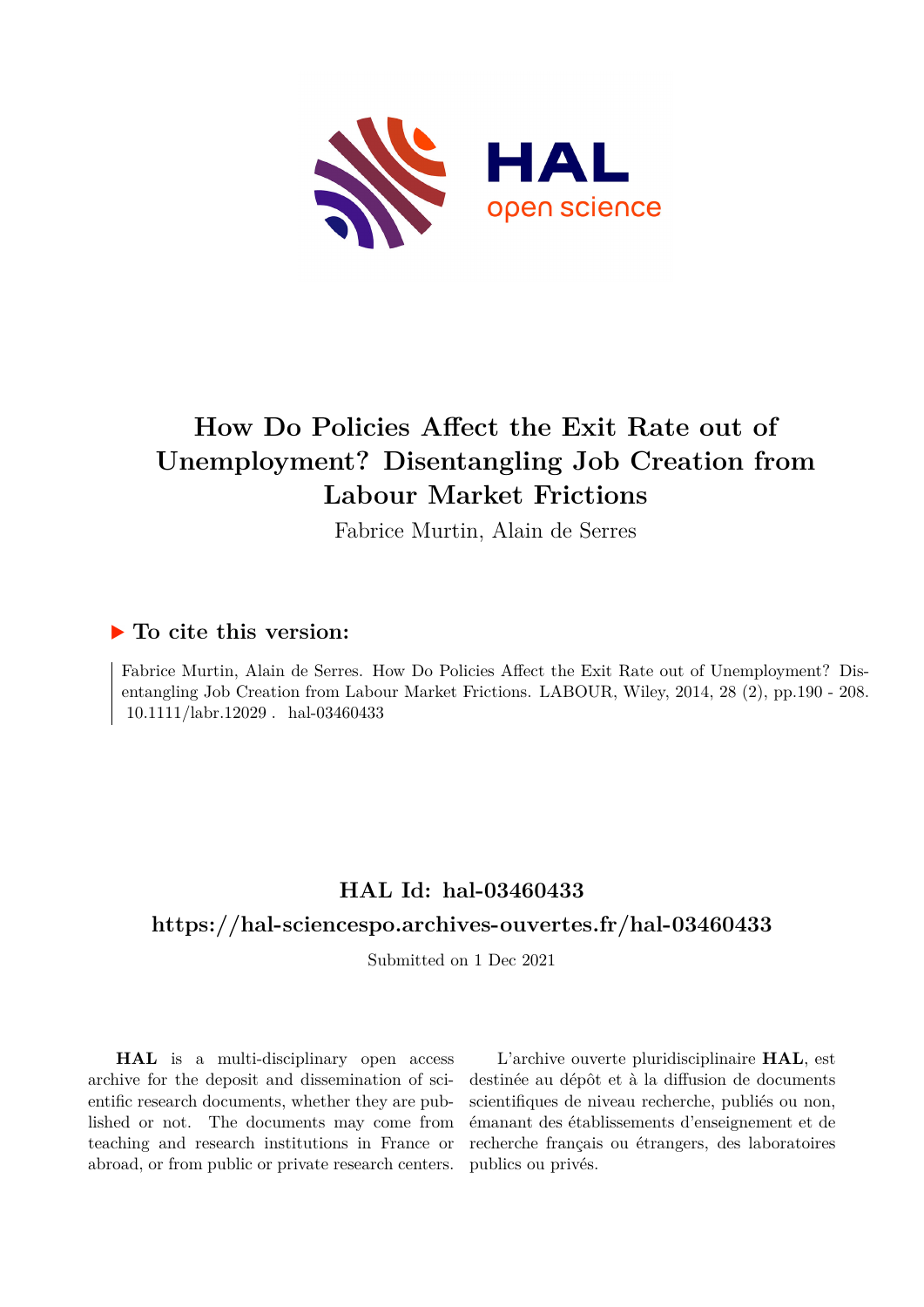## **Fabrice Murtin<sup>1</sup> — Alain de Serres<sup>2</sup>**

*Abstract.* This paper assesses the effects of labour market policies on the unemployment outflow rate while disentangling two channels, namely labour market tightness and employer–employee matching efficiency. Using a sample of 11 OECD countries over the period 1985–2007, we treat the endogeneity of market tightness with business cycle shocks and the tax wedge as instruments. We find that the replacement rate of unemployment benefits, Active Labour Market Policies as well as the tax wedge in countries with poorly representative unions, have a significant, robust, and large impact on market tightness. Employment protection has a negative but small impact on matching efficiency. Overall, policy effects appear to be mostly channeled through market tightness and job creation.

#### **1. Introduction**

Nearly 4 years after the economic crisis, unemployment rates still remain significantly above their pre-crisis level in a majority of OECD countries. With the rise in unemployment being largely concentrated among specific categories of workers, one of the main concerns in countries most severely hit is that persistently high unemployment levels eventually lead to the emergence of a substantial pool of workers trapped in a situation of quasi-permanent unemployment or with tenuous attachments to the labour market. Put differently, there is a risk that the incidence of long-term unemployment remains high — or rises further — even as employment growth picks-up. Given that the incidence of long-term unemployment is directly related to the unemployment outflow rate, this paper aims to evaluate the influence that policies and institutions may have on the latter. This is done on the basis of macroeconomic data covering 11 OECD countries over the period 1985–2007.

More specifically, the paper seeks to identify the structural determinants of unemployment outflow rates by using *matching functions*. The latter are used in labour economics to disentangle the influence of the pace of job creation or *labour market tightness* (measured as the ratio of job vacancies to unemployment) on unemployment outflows from that of the degree of labour market frictions or *matching efficiency* (Blanchard and Diamond, 1989; Mortensen and Pissarides, 1994; Petrongolo and Pissarides, 2001; Pissarides, 2000). Factors contributing

We would like to thank Romain Duval, Jørgen Elmeskov, John Martin, Giuseppe Nicoletti, Jean-Marc Robin, Stefano Scarpetta, Jean-Luc Schneider, Paul Swaim for their valuable comments, and Christine de la Maisonneuve for technical assistance as well as Irene Sinha for editorial support. This paper expresses the opinions of the authors only and does not represent the official views of the OECD.

<sup>1</sup> OECD Statistics Directorate and Science-Po Paris, 2 rue andré pascal 75016, Paris, France. E-mail: [Fabrice.Murtin@oecd.org.](mailto:Fabrice.Murtin@oecd.org)

<sup>2</sup> OECD Economics Department, Paris, France.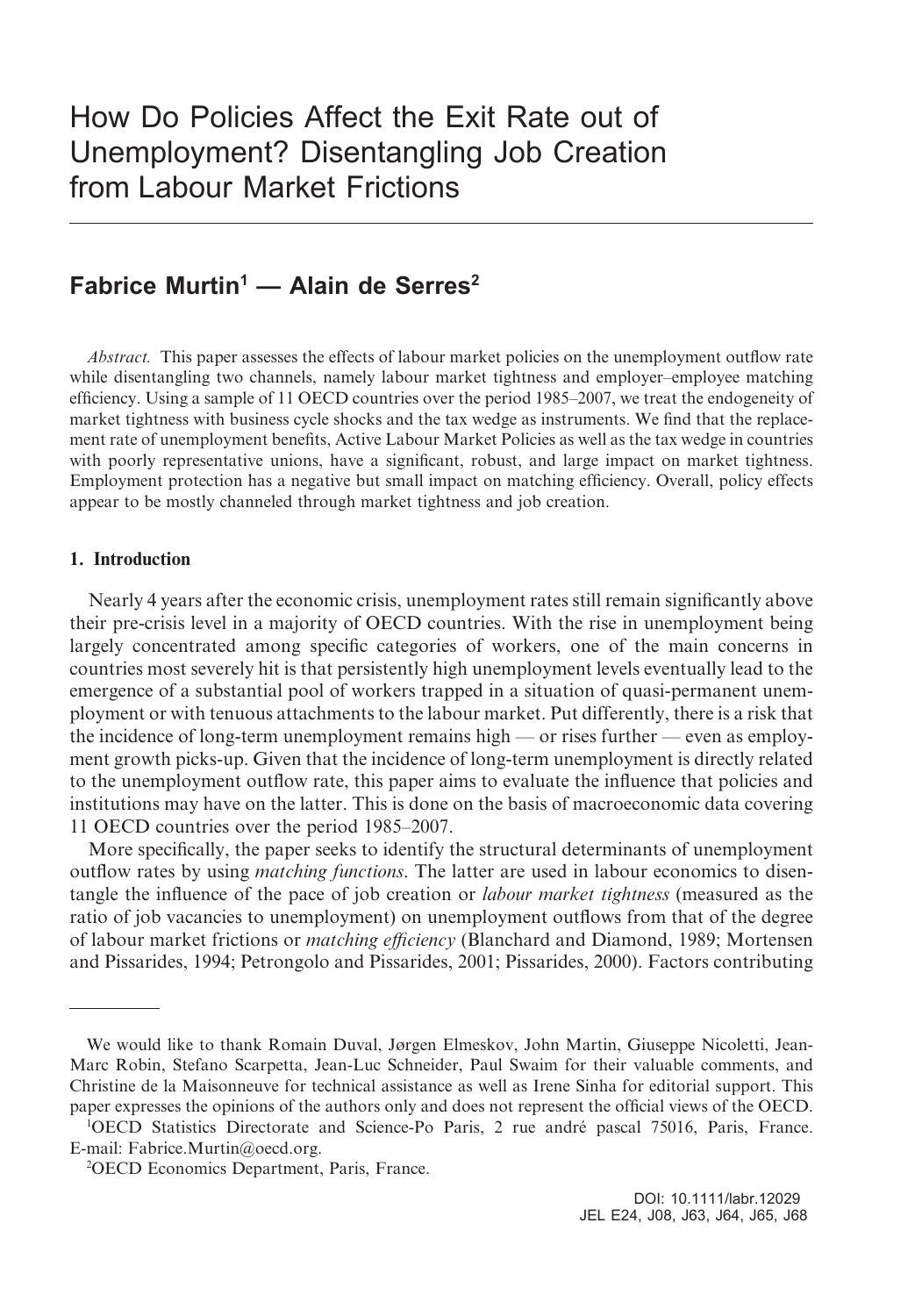to stimulate labour demand and jobs creation will influence outflow rates through market tightness, whereas those affecting job search intensity are expected to impact on the outflow rate through matching efficiency.

The main contributions of this paper are of both a methodological and an empirical nature. Whereas the properties of the matching function have been extensively studied (e.g. Coles and Petrongolo, 2008; Gregg and Petrongolo, 2008), to the best of our knowledge it is the first time that the outflow rate is decomposed into a system of structural equations that identifies the channels through which the latter rate is affected by labour market policies and institutions. In this regard, we find that the bulk of policy and institution impact is channelled by market tightness, that is to say, through the pace of job creation.

In practice, our system of simultaneously determined equations allows for the treatment of the endogeneity of market tightness with respect to the unemployment outflow rate. In a first stage, we instrument labour market tightness by business cycles shocks as well as labour market institutions that are deemed to have an impact on market tightness but none on matching efficiency. These policy-based instruments include the tax wedge and its interaction with the characteristics of wage bargaining systems. In a second stage, we regress the unemployment outflow rate on predicted market tightness and on other institutional variables that may influence the degree of labour market frictions and matching efficiency, namely the characteristics of unemployment benefit systems and the degree of employment protection or product market regulation. Overall, this approach delivers a credible estimation of the relationship between unemployment outflows, labour market tightness, and labour market policies.

In terms of empirical results, we find three robust and economically important effects on market tightness stemming from the replacement rate of unemployment benefits, the volume of Active Labour Market Policies (ALMPs) as well as the tax wedge (especially among countries with intermediate or sector-based wage bargaining systems). The only policy variable found to have a robust (and negative) effect on the outflow rate through matching efficiency is employment protection on regular contracts. However, the latter effect is small in terms of magnitude.

The next section presents the analytical framework that underpins the empirical model as well as the related literature. The data are presented in Section 3, which is followed by the empirical framework, the results, and a discussion. The last section concludes.

#### **2. The relationship between unemployment outflow, market tightness, and labour market policies and institutions**

In this section, we explain the relationships between the unemployment outflow rate, labour market tightness and labour market institutions with the help of a simple framework, which is a simplified version of Mortensen and Pissarides (1994) job-search theory. A more elaborate model can be found in Mortensen and Pissarides (1999). Then, we explain our identification strategy to assess the former relationships. Finally, we briefly review the literature dealing with labour market institutions and the unemployment outflow rate.

#### *2.1 Theoretical framework*

The basic features are as follows: Potential jobs can be either filled or vacant and workers can be either unemployed or employed (inactivity and job-to-job transitions are ignored). Job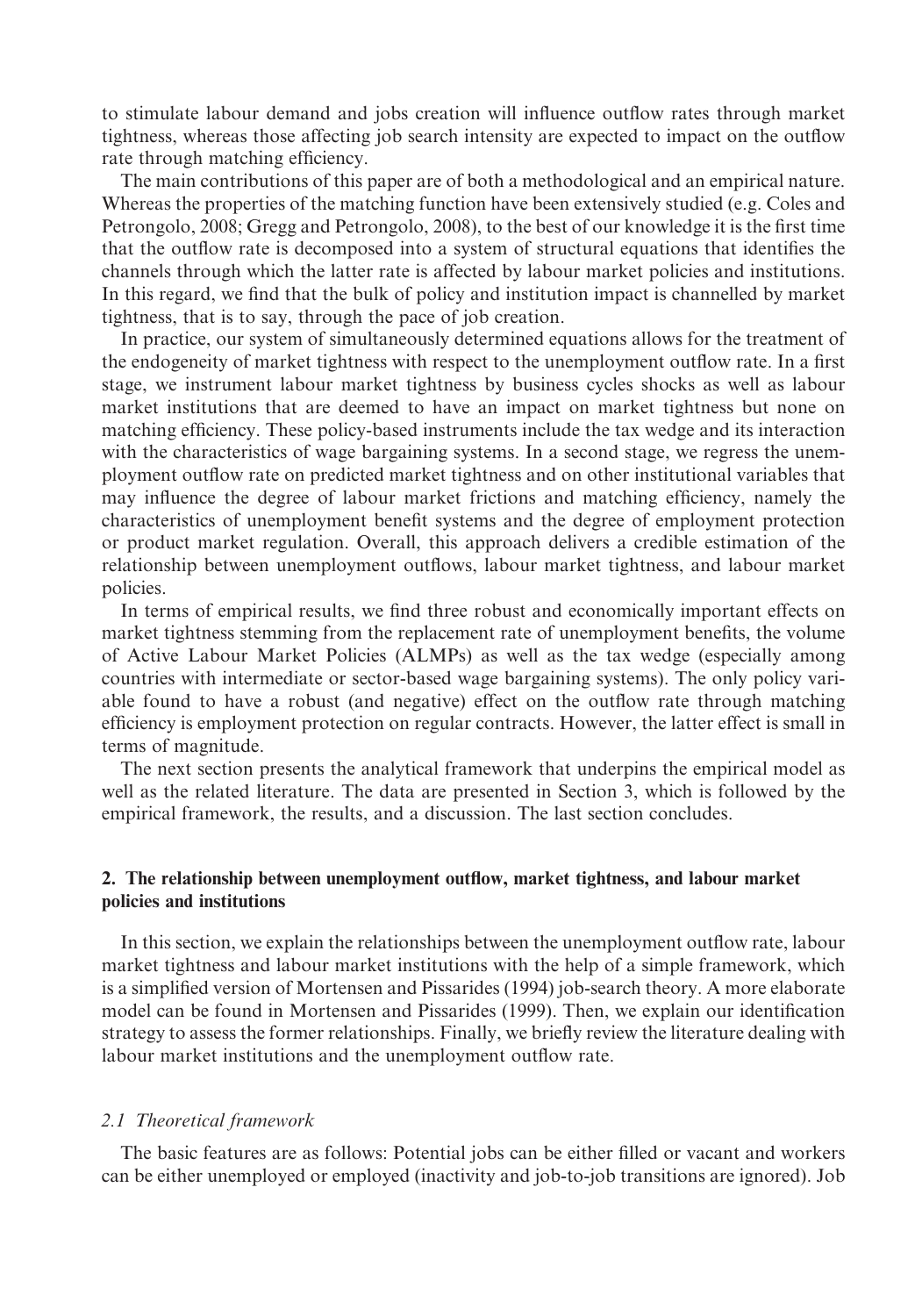creation takes place when a firm with a vacant job and a worker meet and start producing. The rate at which vacant jobs and unemployed workers meet is determined by the homogeneousof-degree-one matching function  $f(u, v)$ , where *u* and *v* represent the number of unemployed workers and vacancies respectively, normalized by the size of the labour force (assumed to be fixed). The higher the number of unemployed and the higher the number of vacancies, the more matches, the more hires. The number of new hires per period is determined by a Cobb–Douglas function of vacancies and the number of unemployed:

$$
f(u_t, v_t) = \phi u_t^{1-\eta} v_t^{\eta}, \tag{1}
$$

where the parameter  $\eta$  determines the elasticity of hires with respect to existing vacancies. The parameter  $\phi$  is deemed to capture all the factors that affect *the efficiency of the matching process*. For instance, both a decrease in the job-search intensity of unemployed workers, or an increased mismatch between the skills of the unemployed and the skills desired by firms, lead to a decrease in *ϕ*.

Unemployed workers are identical and vacancies offer the highest wage, so that they are always accepted. The *unemployment outflow (or exit) rate f* is simply equal to the number of hires divided by the number of unemployed:

$$
f_t = \frac{f(u_t, v_t)}{u_t} = \phi\left(\frac{v_t}{u_t}\right)^{\eta},\tag{2}
$$

where the ratio *v/u* is commonly referred to as *market tightness*. Conversely, the probability *q* that an employer fills a vacancy is:

$$
q_t = \frac{f(u_t, v_t)}{v_t}.
$$

A tax  $\tau$  is levied on labour income in the form of personal income tax or social security contributions. Consider the choice between unemployment and employment. If unemployed, a worker receives  $b - h$ , where *b* is unemployment benefits and *h* is the private cost of being unemployed. If employed, the same worker receives  $w - \tau$ . Her surplus from working is therefore  $w - b + h - \tau$ . Conversely, if a firm employs this worker, it receives  $y - w$  where *y* is the productivity of the match and *w* the wage paid to the worker. If it does not, the firm receives nothing. Thus, the firm's surplus is simply *y* − *w*. Adding these two surpluses, the total surplus from the match is  $y - b + h - \tau$ . Workers and firms bargain repeatedly over wages. Defining  $\beta$  as the bargaining power of the worker, the latter obtains a share  $\beta$  of the total surplus via Nash bargaining. Hence, the surplus *V* that firms extract when a vacancy is filled and producing is:

$$
V_t = (1 - \beta)(y - b + h - \tau). \tag{4}
$$

Firm's behaviour is as follows. There is a fixed cost c in posting a vacancy. The *ex-ante* profit of a firm when posting a vacancy is equal to  $-c + q \cdot V$ . Applying Mortensen and Pissarides's (1994) 'free-entry' condition that assumes the exhaustion of *ex-ante* profits, one has:

$$
-c + q_i V_t = 0. \tag{5}
$$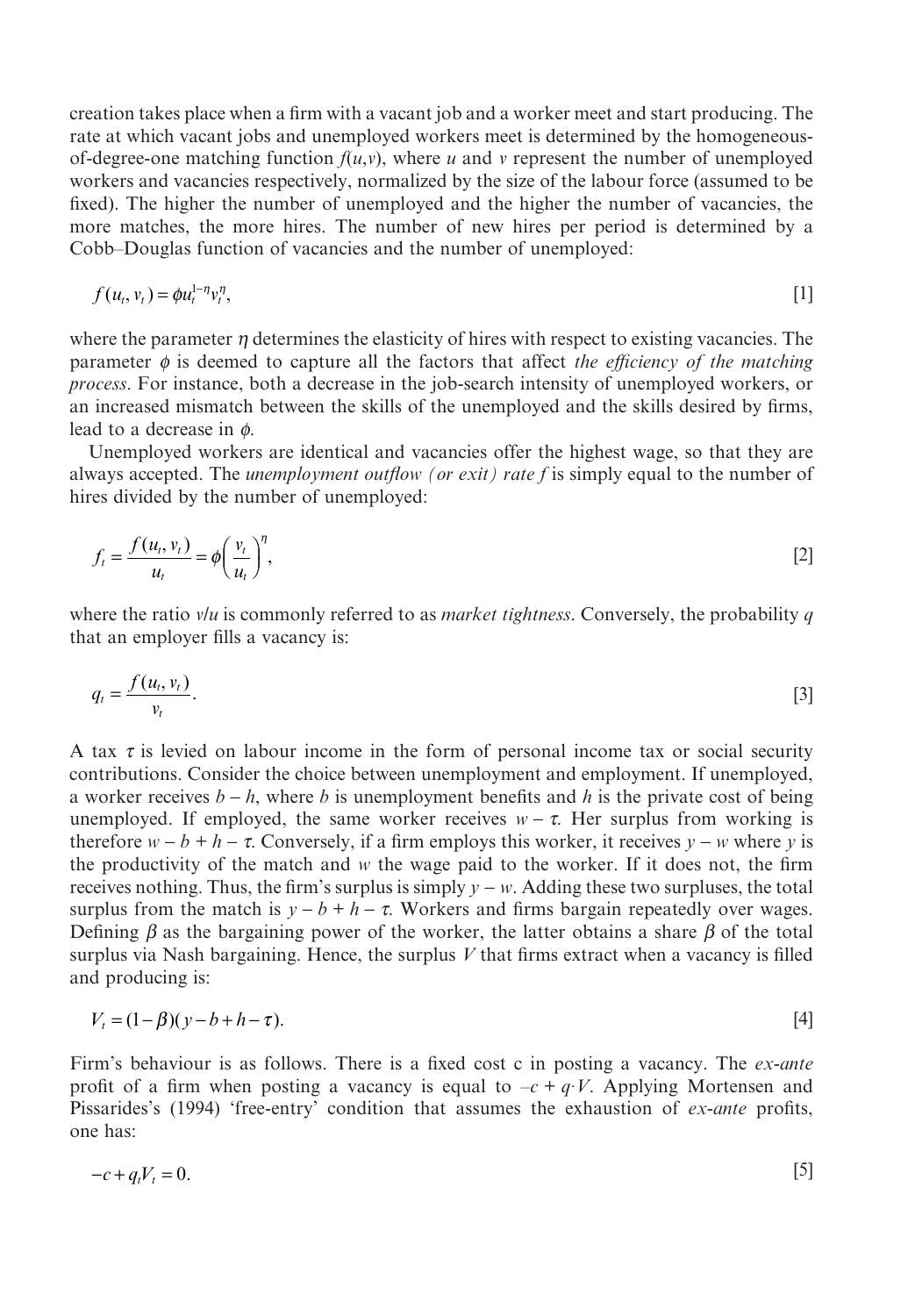Replacing *q* and *V* in [5] by their expressions respectively given by [3] and [4], then using [2], yields the following expression for market tightness:

$$
\frac{v_t}{u_t} = \left(\frac{\phi V_t}{c}\right)^{\frac{1}{1-\eta}} = \left[\frac{\phi(1-\beta)(y-b+h-\tau)}{c}\right]^{\frac{1}{1-\eta}}.
$$
\n[6]

The above relationship suggests to describe the relationship between labour market policies and institutions, market tightness and the unemployment outflow rate with the help of the following system of simultaneously determined variables:

$$
\log \frac{v_t}{u_t} = \frac{1}{1-\eta} \log \phi + \frac{1}{1-\eta} \log \left[ \frac{(1-\beta)(y-b+h-\tau)}{c} \right]
$$
  

$$
\log f_t = \log \phi + \eta \log \frac{v_t}{u_t}.
$$
 [7]

#### *2.2 Identification strategy*

As made clear by the above system of equations, market tightness is endogenous to the unemployment exit rate in the sense that important omitted variables (including matching efficiency *ϕ*) simultaneously determine the latter two variables. The identification of the effect of market tightness on unemployment outflow therefore requires an instrumental approach. Along this line, we instrument market tightness in a first stage, whereas in a second-stage, the unemployment outflow rate is regressed on predicted market tightness and a set of other variables that excludes first-stage instruments.

Our main identifying assumption is that business cycle shocks affect market tightness but have no direct effect on matching efficiency and unemployment outflow (i.e. that business cycle shocks have no effect on unemployment outflow other than the one transmitted by market tightness). To improve the quality of the first-stage regression, we consider one policy-based instrument, namely the tax wedge, which is a composite indicator of labour and personal income taxes (see Appendix S1). It is therefore assumed that the tax wedge has an impact on market tightness and job creation, but none on matching efficiency (i.e. no direct impact on unemployment outflows).

In practice, the above system of simultaneously determined equations separates out the effects of labour market policies on job creation (through market tightness) from other effects linked to labour market frictions (i.e. matching efficiency). Determining whether policies and institutions influence the unemployment exit rate mainly through job creation or through labour market frictions constitutes the main objective of this paper.

#### *2.3 Related literature*

Table 1 summarizes priors for the effects of each labour market institution on the outflow rate as reflected by existing empirical and theoretical studies. These priors are consistent with the identification strategy that was outlined above.

Unemployment insurance benefits are generally thought to have ambiguous effects on market tightness, matching efficiency, and the exit rate. Equation [6] underlines a negative effect of unemployment benefits *b* that may raise the reservation wage and lower the ratio *v*/*u*; however, other theoretical studies (e.g. Acemoglu and Shimer, 2000) isolate positive effects of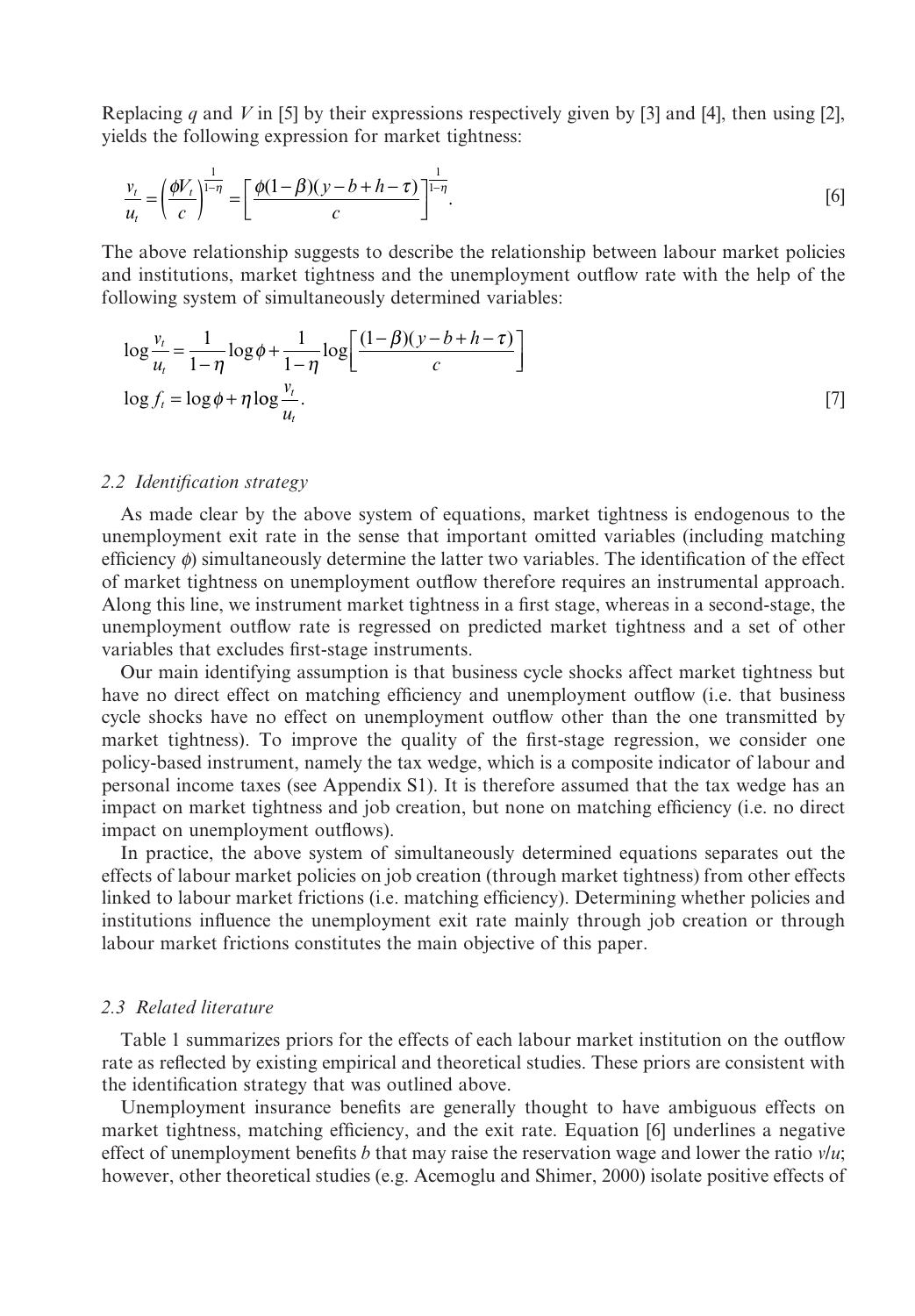| <b>Institution</b>                               | <b>Parameter</b> | <b>Market</b><br>tightness<br><i>VIU</i> | <b>Matching</b><br>efficiency<br>E(f V U) | Unemployment<br>outflow rate<br>E(f) |
|--------------------------------------------------|------------------|------------------------------------------|-------------------------------------------|--------------------------------------|
| Unemployment benefits                            | h                | $+/-$                                    |                                           | $+/-$                                |
|                                                  | $\varphi$        |                                          | $+/-$                                     |                                      |
| ALMPs:                                           |                  |                                          |                                           |                                      |
| PES and administration                           | $\varphi$ , 1/c  | $^{+}$                                   | $^{+}$                                    | $^{+}$                               |
| <i>Employment incentives, training</i>           | $\varphi$ , $h$  | $^{+}$                                   |                                           | $^{+}$                               |
| Employment protection                            | $\varphi$        | $+/-$                                    |                                           |                                      |
| Product market regulation                        | φ                |                                          |                                           |                                      |
| Tax wedge                                        |                  |                                          |                                           |                                      |
| Excess coverage of wage bargaining<br>agreements |                  |                                          |                                           |                                      |
| Output gap                                       | v                | $^{+}$                                   |                                           | $^{+}$                               |

**Table 1.** Analytical priors on the relationship between institutions and the unemployment outflow rate

unemployment insurance for the development of risky economic activities, which would imply an increase in the *v*/*u* ratio. Similarly, there is mixed empirical evidence that longer and/or more generous unemployment benefits may discourage job search (Card *et al*., 2007; Katz and Meyer, 1990; Krueger and Mueller, 2010; Petrongolo, 2009), which in our framework would translate into a decrease in *ϕ*.

ALMPs may increase market tightness (i.e. the ratio  $v/u$ ) insofar as for instance placement services reduce the cost *c* of posting a vacancy (see equation [6]). Similarly, training and employment incentives may increase the private (opportunity) cost of unemployment *h*, hence increase market tightness. ALMPs, and in particular Placement and Employment Services (labelled as PES), may also have an impact on matching efficiency *ϕ*. In the empirical literature, there is mixed evidence regarding the effect of ALMPs on the probability of finding a job, as it depends widely on the type of programme or training implemented and on the time horizon over which the treatment effect is measured (see Boone and Van Ours, 2009; Card *et al*., 2010).

High degree of employment protection and product market regulation are deemed to have negative effects on the unemployment outflow rate (Cahuc and Postel-Vinay, 2002), mainly because they may lower the overall level of turnover on the labour market and reduce the degree of matching efficiency. Stricter product market regulation and employment protection are deemed to have an ambiguous impact on market tightness, as they may reduce the pace of new vacancy posting but they may also raise the number of unfilled vacancies.<sup>1</sup>

The tax wedge  $\tau$ , as well as any institution that reduces the profit share of firms  $1 - \beta$ , unambiguously decrease market tightness and the unemployment exit rate as shown by equation [6] as well as by Mortensen and Pissarides (1999). In this regard, de Serres *et al*. (2012) and Murtin *et al*. (2014) provide strong empirical evidence that the tax wedge reduces outflows more strongly among countries where wage bargaining takes place at the sectoral level rather than at the firm or at the economy-wide level. The intuition behind this empirical finding is that highly centralized or highly decentralized wage bargaining systems are prone to yield wage moderation and to mitigate the adverse effect of the tax wedge.

Excess demand, as captured by the output gap *y*, raises firms' profits, vacancy creation and unemployment outflows.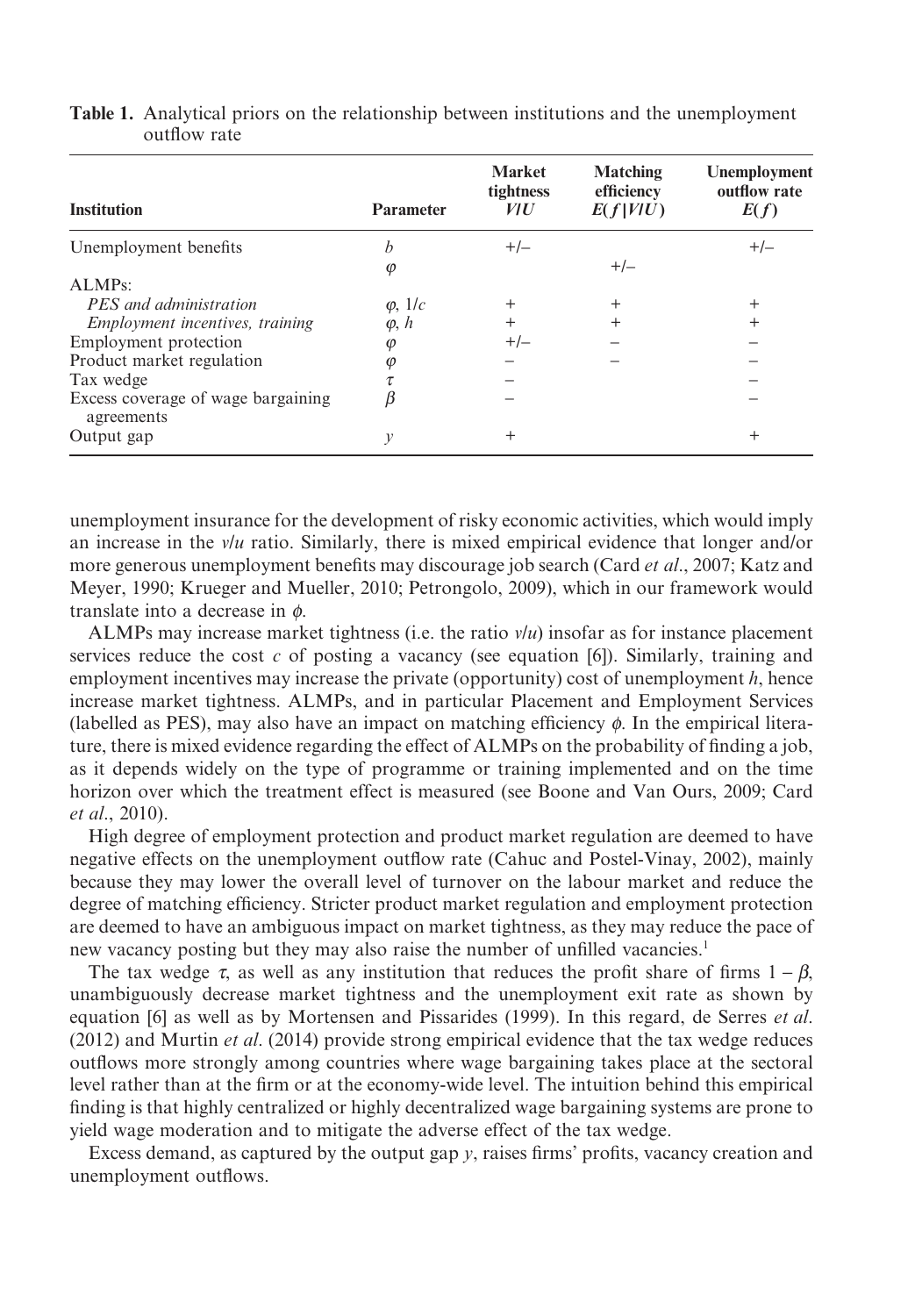#### **3. The data**

#### *3.1 Vacancy and unemployment outflow*

The main data set on unemployment outflow is borrowed from Murtin *et al*. (2014). It covers 11 countries (Australia, Belgium, France, Germany, Japan, Norway, Portugal, Spain, Sweden, the UK, the USA) and spans the period 1985–2007. The data frequency is annual. In addition, vacancy data are extracted from various sources [OECD, Eurostat, Job Openings and Labor Turnover Survey (JOLTS)] to construct annual series of the vacancy rate (i.e. the number of vacancies divided by the number of employed workers plus vacancies) and of market tightness (i.e. the number of vacancies divided by the number of unemployed workers). As shown by the upper part of Table 2 as well as other studies (e.g. Elsby *et al*., 2008), unemployment outflows are larger in most English-speaking and Nordic countries than in other countries. In particular, the USA appears to be an outlier as it displays a very large, albeit declining, outflow rate over time (Murtin and Robin, 2014; Robin, 2011). Countries with high outflow rates tend also to display tighter labour markets, as the correlation between outflow and market tightness equals 0.46 without the USA, and 0.82 with this country.

It is well known that the quality of vacancy data varies substantially across countries. Vacancy data usually refer to job opportunities notified by an employer to a Job Centre or Careers Office, which remained unfilled on the day of the count. Importantly, vacancies that are not notified to employment agencies are excluded, so that the vacancy figures do not represent the total number of vacancies in the economy. Moreover, national statistics differ in a number of dimensions such as the period of reference or the type of eligible position. For instance, vacancy data covers both the private and public sectors in France, whereas vacancies on government-sponsored programmes are excluded in the UK.

To appraise the quality of the vacancy data, we regress the log unemployment outflow rate on log market tightness country by country. If the vacancy rate is affected by measurement errors, the coefficient of log market tightness is expected to be biased towards zero and the *R*-squared of the regression to be low. The obtained results from these regressions are

|                                    | <b>AUS</b> |                         | <b>BEL DEU</b> | <b>ESP</b>  |       | FRA GBR JPN NOR PRT SWE USA |         |       |       |       |       |
|------------------------------------|------------|-------------------------|----------------|-------------|-------|-----------------------------|---------|-------|-------|-------|-------|
| Unemployment variables             |            |                         |                |             |       |                             |         |       |       |       |       |
| Unemployment rate                  | 7.52       | 8.64                    | 8.02           | 16.52 10.16 |       | 7.44                        | 3.93    | 4.09  | 6.18  | 5.78  | 5.68  |
| Unemployment outflow<br>rate $15+$ | 22.60      | 6.77                    | 6.61           | 7.90        | 7.90  | 13.92                       | 17.66   | 40.23 | 7.83  | 24.94 | 56.73 |
| Market tightness                   | 0.15       | 0.11                    | 0.11           | 0.04        | 0.08  | 0.20                        | 0.26    | 0.15  | 0.04  | 0.16  | 0.61  |
| <b>Labour market institutions</b>  |            |                         |                |             |       |                             |         |       |       |       |       |
| Initial replacement rate           |            | 23.34 49.09 38.45 65.43 |                |             |       | 56.49 24.98                 | 32.87   | 51.55 | 48.16 | 77.94 | 28.20 |
| Unemployment benefits<br>duration  | 1.01       | 0.86                    | 0.72           | 0.47        | 0.60  | 0.80                        | 0.31    | 0.60  | 0.48  | 0.35  | 0.46  |
| EPL regular contracts              | 1.26       | 1.70                    | 2.70           | 3.10        | 2.39  | 1.01                        | 1.87    | 2.25  | 4.46  | 2.87  | 0.17  |
| <b>ALMPs</b>                       | 0.05       | 0.14                    | 0.14           | 0.05        | 0.11  | 0.06                        | 0.09    | 0.19  | 0.10  | 0.41  | 0.03  |
| Tax wedge                          | 28.14      | 41.25                   | 35.45          | 30.05       | 41.42 | 28.95                       | 22.77   | 49.66 | 26.79 | 52.21 | 23.60 |
| Excess coverage                    | 42.21      | 37.43                   | 46.94          | 55.76       | 71.99 | 13.99                       | $-5.06$ | 14.16 | 39.65 | 3.50  | 3.77  |
| <b>PMR</b>                         | 3.25       | 4.39                    | 4.08           | 4.12        | 4.95  | 3.03                        | 3.98    | 4.20  | 4.88  | 3.75  | 2.54  |
| Observations                       | 20         | 20                      | 20             | 20          | 16    | 19                          | 15      | 20    | 17    | 17    | 5     |

**Table 2.** Descriptive statistics — average values 1985–2007

EPL, employment protection legislation.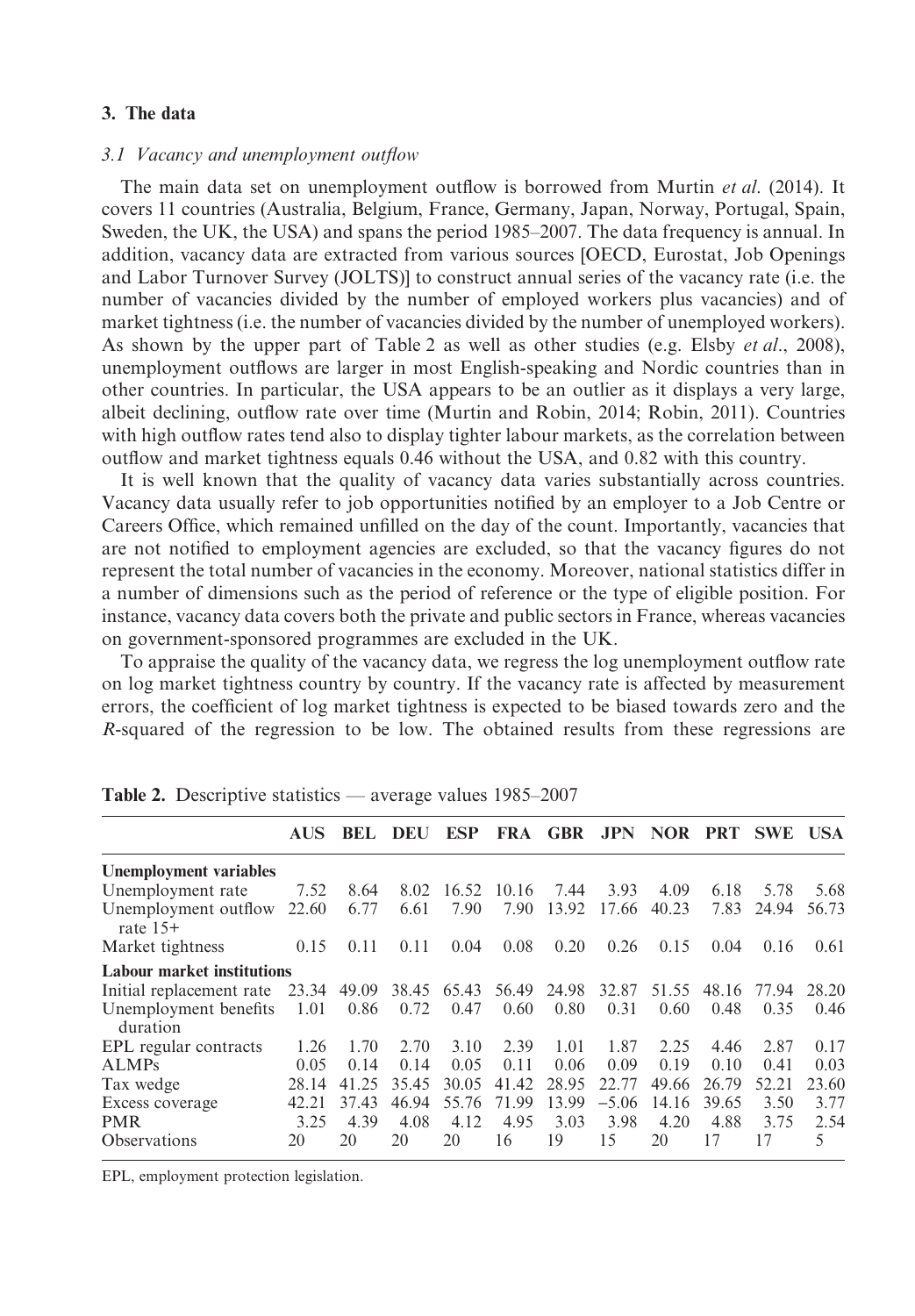**Figure 1.** Beveridge curves in four OECD countries



described in Appendix S1. Four countries turn out to have particularly low  $R^2$ , namely Belgium, France, Germany, and Portugal. In the robustness analysis section, the main regressions are redone after excluding the latter four countries from the sample.

For illustrative purposes, Figure 1 presents the Beveridge curves, which depict the vacancy rate with respect to unemployment, for four countries based on quarterly data. A negative correlation is expected between the two variables as a large number of unemployed workers would exhaust available vacancies. However, the relationship has generally been unstable, as for instance in Germany, the Netherlands, and Sweden. Figure 2 shows that a more stable relationship emerges when unemployment is related to market tightness instead of the vacancy rate. Indeed, market tightness relates the pool of vacant jobs to that of job-seekers, and such ratio would seem to be a better measure of job search conditions on the labour market than the vacancy rate. Indeed, the latter relates the pool of vacant jobs to that of employed workers, who do not necessarily look for another job, or do so with a lower intensity.

#### *3.2 Labour market institutions*

The data on labour market institutions include: (i) the replacement rate of unemployment benefits in the initial year of reception; (ii) the duration of unemployment benefits, as measured by the ratio of the average replacement rate during the first 5 years of reception to the initial replacement rate;2 (iii) real spending on ALMPs per unemployed worker normalized by a proxy of average income (GDP per worker);<sup>3</sup> (iv) a measure of the tax wedge constructed by the OECD.<sup>4</sup> The tax wedge is in some cases interacted with a proxy for the degree of centralization/coordination embedded in the wage bargaining system, namely the difference (labelled as 'excess coverage of union agreements') between the share of workers covered by collective agreements (coverage rate) and union density;<sup>5</sup> (v) the OECD index of product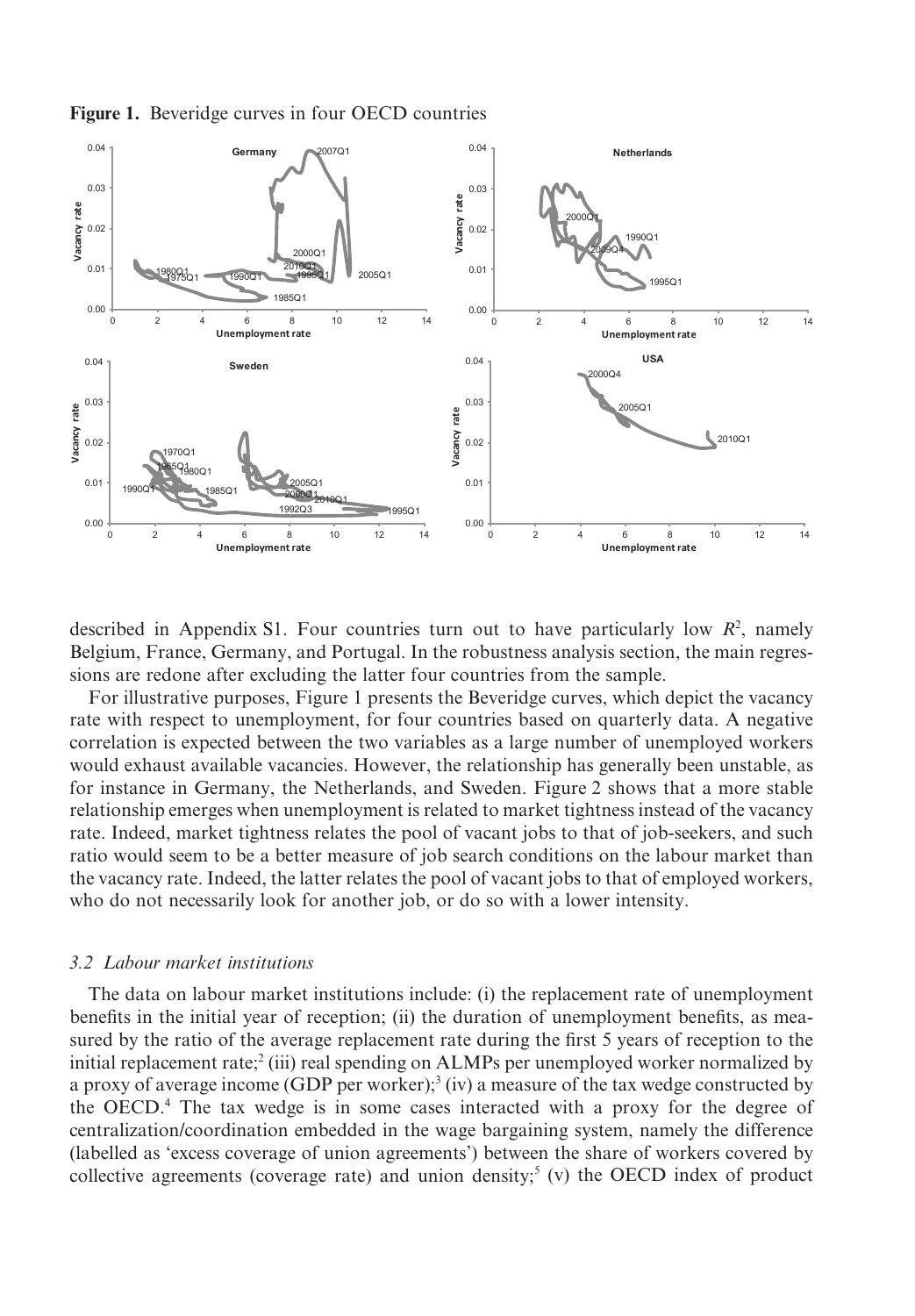

**Figure 2.** Market tightness and the rate of unemployment in four OECD countries

*Notes*: Market tightness is defined as the ratio of the number of vacancies to the number of unemployed workers. Quarterly data taken from various sources (OECD, Eurostat, JOLTS). The period covered is 1974Q1–2010Q2 for Germany, 1988Q1–2009Q4 for the Netherlands, 1961Q3–2010Q2 for Sweden, 2000Q4–2010Q2 for the USA.

market regulation (the PMR index); and (vi) the OECD index of employment protection legislation for regular contracts (labelled as EPR). The set of labour market institutions is complemented by a proxy for business cycle conditions, namely the OECD estimate of the output gap. In total, one obtains 189 usable observations for the econometric framework.

The identification of policy and institutional effects relies on the number of reforms over time. Indeed, country fixed effects will be systematically included in the panel data model. From that point of view, all indicators display a satisfactory degree of time variation as reflected by the simple decomposition of the variance between and within countries depicted in Table 3. Not surprisingly, the variance between countries is the largest component in a majority of cases with the noticeable exception of the PMR index. However, standard deviations within countries always represent significant policy changes. For instance, an increase in the replacement rate by 2.8 percentage points or an increase in the tax wedge by 2.4 percentage points are deemed to have observable consequences on labour market outcomes.

#### **4. The policy and institutional determinants of the unemployment outflow rate**

This section describes the empirical framework, which explains cross-country differences in outflow rates with the help of a matching function. The relationships between labour market institutions and two structural determinants of outflows, namely market tightness and matching efficiency, are examined. Then, a robustness analysis is proposed. Finally, the magnitude of the policy and institutional effects is assessed.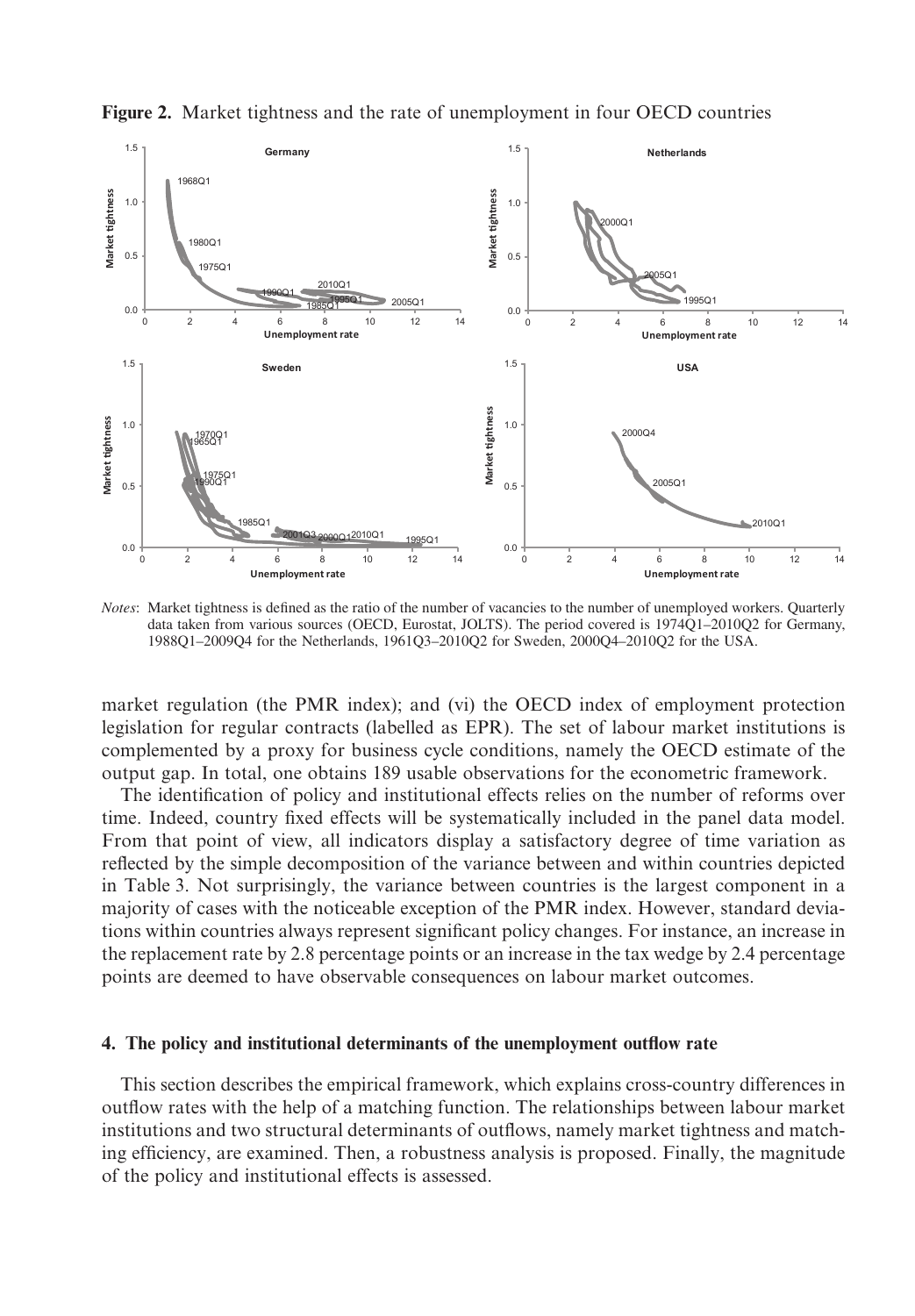|                                | <b>Standard deviation</b><br>between countries | <b>Standard deviation</b><br>within countries |
|--------------------------------|------------------------------------------------|-----------------------------------------------|
| Initial replacement rate       | 20.30                                          | 2.80                                          |
| Unemployment benefits duration |                                                |                                               |
| EPL regular contracts          | 1.10                                           | 0.20                                          |
| <b>ALMPs</b>                   | 0.10                                           | 0.06                                          |
| Tax wedge                      | 10.00                                          | 2.40                                          |
| Excess coverage                | 27.00                                          | 5.90                                          |
| <b>PMR</b>                     | 0.60                                           | 1.10                                          |

**Table 3.** Analysis of variance for labour market institutions — 1985–2007

#### *4.1 Empirical framework*

To empirically relate cross-country differences in outflow rates to differences in the institutional environment, it is convenient to log-linearize the matching function described by equation [2]. We assume a common vacancy elasticity (parameter  $\eta$ ) across countries<sup>6</sup> and we allow for cross-country differences in matching efficiency *ϕ<sup>i</sup>*,*<sup>t</sup>* and in market tightness  $\phi_{i,t} = v_{i,t}/u_{i,t}$ . The econometric model is the following:

$$
\log f_{i,t} = \log \phi_{i,t} + \eta \log \theta_{i,t} + w_{i,t},\tag{8}
$$

where *w* is a residual term. We denote as *X* and *Y* the two sets of labour market institutions that have an influence upon respectively market tightness and matching efficiency. As made clear by the 'free-entry' condition and system [7], any institutional variable affecting matching efficiency is also a determinant of market tightness, so that the set *Y* is included into *X* (and even strictly included as the tax wedge will be used as an instrument of market tightness). Moreover, business cycle shocks proxied by the output gap *Z* is taken as another instrument of market tightness. One has therefore the following system of equations:

$$
\begin{cases}\n\log \theta_{i,t} = a_i^v + d_t^v + X_{i,t} \beta^v + Z_{i,t} \gamma^v + u_{i,t} \\
\log f_{i,t} = \underbrace{a_i^f + d_t^f + Y_{i,t} \beta^f}_{\log \phi_{i,t}} + \eta \log \theta_{i,t} + w_{i,t},\n\end{cases} \tag{9}
$$

where  $a_i$  denote country fixed effects and  $d_i$  time fixed effects. The first equation can be labelled as the market tightness equation, the second one as the outflow equation.

In practice, labour market policy and institutions *Y* that are deemed to influence matching efficiency are the characteristics of unemployment benefits (replacement rate and duration), the level of employment protection of regular contracts, as well as the degree of product market regulation. As mentioned, these variables must be included both in the market tightness equation and in the outflow equation. Conversely, the set of institutions *X* includes *Y* plus the tax wedge and its interaction with the excess coverage variable.

The above system is estimated with a two-stage ordinary least squares (OLS) estimator (2-SLS). In the first-stage, the first equation of the system (market tightness) is estimated. In a second-stage, the second equation (outflow) is estimated while using the predicted market tightness variable derived from stage one.

#### *4.2 Main results*

Table 4 presents the instrumental variables (IV) estimation results with the first-stage market tightness equations on columns 1, 3, 5, 7, 9, 11, 13, and 15 and the second-stage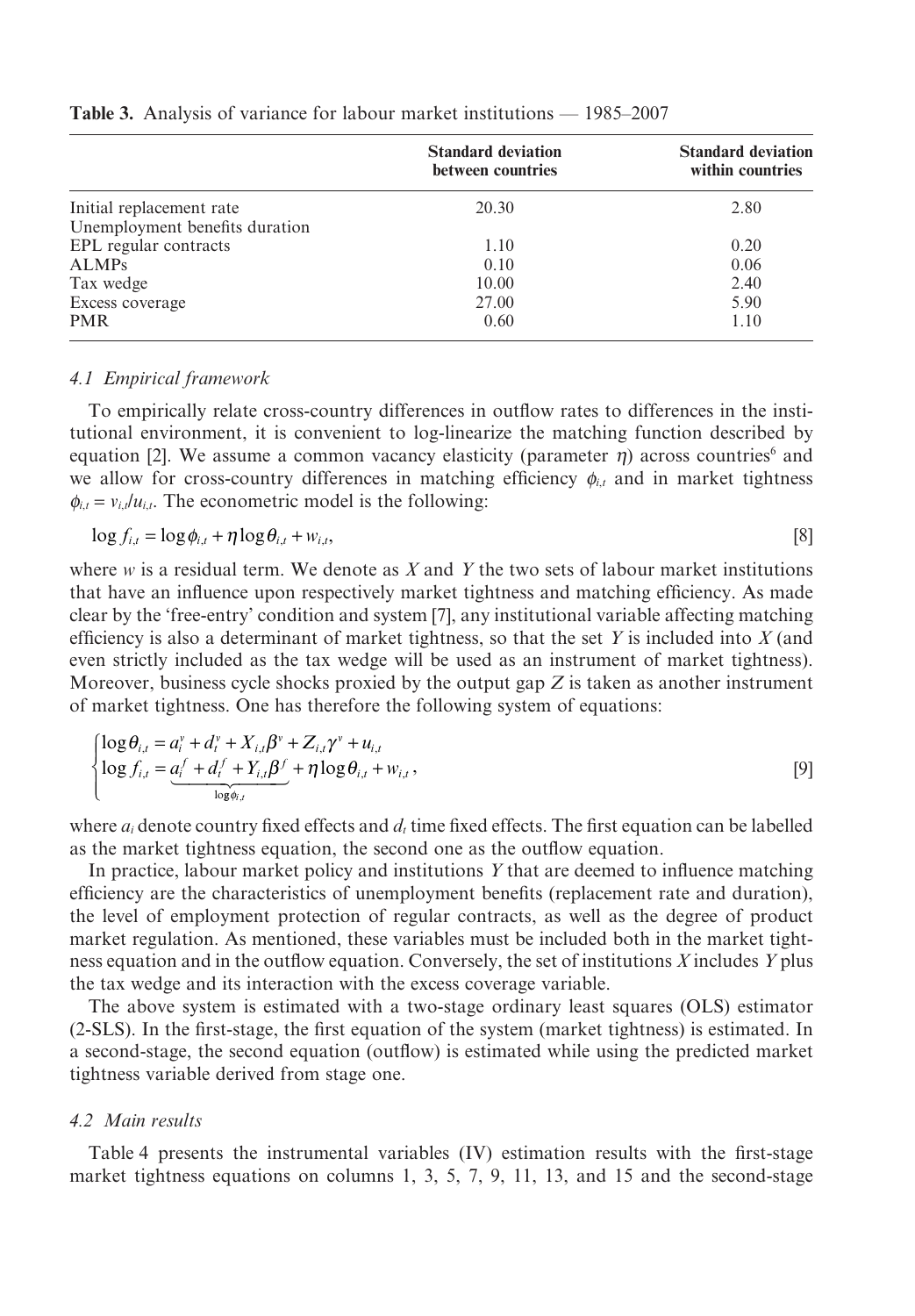| <b>institution:</b><br>Policy or                               | <b>Baseline</b>                  |                       | replacement rate<br>Average                      |                         | rate and unemployment<br>Initial replacement<br>benefits duration |                                    | regular contracts<br>protection for<br>Employment |                         | Product market<br>regulation                    |                         | Active ALMPs                                                                              |                       | $\overline{a}$                           |                                    |                                   | $\overline{a}$                     |
|----------------------------------------------------------------|----------------------------------|-----------------------|--------------------------------------------------|-------------------------|-------------------------------------------------------------------|------------------------------------|---------------------------------------------------|-------------------------|-------------------------------------------------|-------------------------|-------------------------------------------------------------------------------------------|-----------------------|------------------------------------------|------------------------------------|-----------------------------------|------------------------------------|
| Procedure:                                                     | ≧                                |                       | ≧                                                |                         | ≧                                                                 |                                    | ≧                                                 |                         | ≧                                               |                         | ≧                                                                                         |                       | ≧                                        |                                    | ≧                                 |                                    |
| Dependent<br>variable:                                         | $\log~UU$<br>$\widehat{E}$       | $\log f$              | $_{\log \, {\it MU}}$<br>$\widehat{\mathcal{C}}$ | $\frac{1}{2}$           | $\log~UU$<br>$\widehat{\mathbf{c}}$                               | $\frac{1}{9}$                      | $\log~UU$<br>$\widehat{c}$                        | $\frac{10g}{8}$         | $\log \mathit{VIC}$<br>$\widehat{\mathfrak{G}}$ | िहाँ<br>पुरु            | $\log~UU$<br>$\widehat{\Xi}$                                                              | log(12)               | $\log \mathit{VIC}$<br>$\left(13\right)$ | $\frac{1}{2}$                      | $\log~VIU$<br>(15)                | $\frac{\log f}{\log f}$            |
| Endogeneous variable:<br>Log market<br>tightness               |                                  | $0.555***$<br>(0.058) |                                                  | $0.539***$<br>$(0.057)$ |                                                                   | $0.539***$<br>$(0.061)$            |                                                   | $0.552***$<br>$(0.059)$ |                                                 | $0.547***$<br>$(0.059)$ |                                                                                           | $0.540***$<br>(0.057) |                                          | $0.554***$<br>$(0.065)$            |                                   | $0.562***$<br>$(0.062)$            |
| Instruments:<br>Output gap                                     | $0.179***$                       |                       | $0.179***$                                       |                         | $0.166***$                                                        |                                    | $0.182***$                                        |                         | $0.177***$                                      |                         |                                                                                           |                       | $0.158***$                               |                                    | $0.146***$                        |                                    |
| Tax wedge                                                      | $-0.049**$<br>(0.019)<br>(0.015) |                       | $-0.052***$<br>(0.019)<br>(0.015)                |                         | $-0.048***$<br>(0.018)<br>(0.013)                                 |                                    | $-0.044***$<br>(0.019)<br>(0.016)                 |                         | $-0.050$ **<br>(0.019)<br>(0.016)               |                         | $\begin{array}{c} 0.182^{***} \\ (0.018) \\ (0.018) \\ -0.031^{*} \\ (0.016) \end{array}$ |                       | (0.015)<br>(0.014)<br>$-0.020$           |                                    | $-0.035***$<br>(0.015)<br>(0.013) |                                    |
| excess coverage<br>Tax wedge ×                                 |                                  |                       |                                                  |                         |                                                                   |                                    |                                                   |                         |                                                 |                         |                                                                                           |                       |                                          |                                    | $-0.002***$<br>(0.000)            |                                    |
| Other explanatory variables:<br>Average                        |                                  |                       | $0.007$                                          | $-0.010*$               |                                                                   |                                    |                                                   |                         |                                                 |                         |                                                                                           |                       |                                          |                                    |                                   |                                    |
| replacement rate<br>Initial replacement<br>Duration of<br>rate |                                  |                       | (0.013)                                          | (0.006)                 | $1.849**$<br>$-0.027*$<br>(0.016)                                 | $-1.257***$<br>(0.007)<br>$-0.010$ |                                                   |                         |                                                 |                         |                                                                                           |                       | $-0.060***$<br>(0.010)<br>1.037          | $-1.456***$<br>(0.008)<br>$-0.004$ | $-0.062***$<br>(0.010)<br>0.912   | $-1.462***$<br>(0.008)<br>$-0.004$ |
| unemployment<br>benefits                                       |                                  |                       |                                                  |                         | (0.804)                                                           | (0.408)                            |                                                   |                         |                                                 |                         |                                                                                           |                       | (0.648)                                  | (0.419)                            | (0.613)                           | (0.418)                            |
| EPL regular<br>contracts<br><b>PMR</b>                         |                                  |                       |                                                  |                         |                                                                   |                                    | $-0.176**$<br>(0.087)                             | $-0.087$<br>$(0.060)$   | 0.091                                           | 0.021                   |                                                                                           |                       | (0.093)<br>0.063<br>0.073                | $-0.184***$<br>(0.070)<br>0.043    | (0.099)<br>0.154<br>0.046         | $-0.186***$<br>(0.070)<br>0.042    |
| Active ALMP                                                    |                                  |                       |                                                  |                         |                                                                   |                                    |                                                   |                         | (0.099)                                         | (0.054)                 | $3.490***$                                                                                | $-0.556$              | 4.714***<br>(0.066)                      | (0.050)<br>$-0.674$                | 5.280***<br>(0.067)               | (0.051)<br>$-0.714$                |
| Robust F-statistics<br>Partial R-squared<br>normalized         | 31.36<br>0.43                    |                       | 44.73<br>0.43                                    |                         | 42.97<br>0.42                                                     |                                    | 45.62<br>0.43                                     |                         | 43.34<br>0.42                                   |                         | (0.645)<br>53.69<br>0.47                                                                  | (0.360)               | (0.602)<br>58.07<br>0.47                 | (0.489)                            | (0.620)<br>47.57<br>0.51          | (0.463)                            |
| overidentifying<br>Sargan test of<br>restrictions<br>(p-value) |                                  | 0.22                  |                                                  | 0.44                    |                                                                   | 0.37                               |                                                   | 0.38                    |                                                 | 0.22                    |                                                                                           | 0.12                  |                                          | 0.46                               |                                   | 0.68                               |
| $\mathbb{R}^2$                                                 | 0.9                              | 0.91                  | 0.9                                              | 0.92                    | 0.91                                                              | 0.92                               | 0.9                                               | 0.92                    | 0.9                                             | 0.92                    | 0.91                                                                                      | 0.92                  | 0.94                                     | 0.92                               | 0.95                              | 0.92                               |
| Country fixed<br>Time effects                                  | Yes<br>Yes                       | Yes<br>Yes            | Yes<br>Yes                                       | Yes<br>Yes              | Yes<br>Yes                                                        | Yes<br>Yes                         | $Y$ es<br>$Y$ es                                  | $_{\rm Yes}^{\rm Yes}$  | Yes<br>Yes                                      | Yes<br>Yes              | $Y$ es<br>$Y$ es                                                                          | Yes<br>Yes            | Yes<br>Yes                               | Yes<br>Yes                         | Yes<br>Yes                        | Yes<br>Yes                         |
| effects<br>Z                                                   | 189                              | 189                   | 189                                              | 189                     | 189                                                               | 189                                | 189                                               | 189                     | 189                                             | 189                     | 189                                                                                       | 189                   | 189                                      | 189                                | 189                               | 189                                |

Table 4. The institutional determinants of market tightness and matching efficiency **Table 4.** The institutional determinants of market tightness and matching efficiency

\*/\*\*\* for the 10/5/1 per cent confidence levels respectively. \*/\*\*/\*\*\* for the 10/5/1 per cent confidence levels respectively.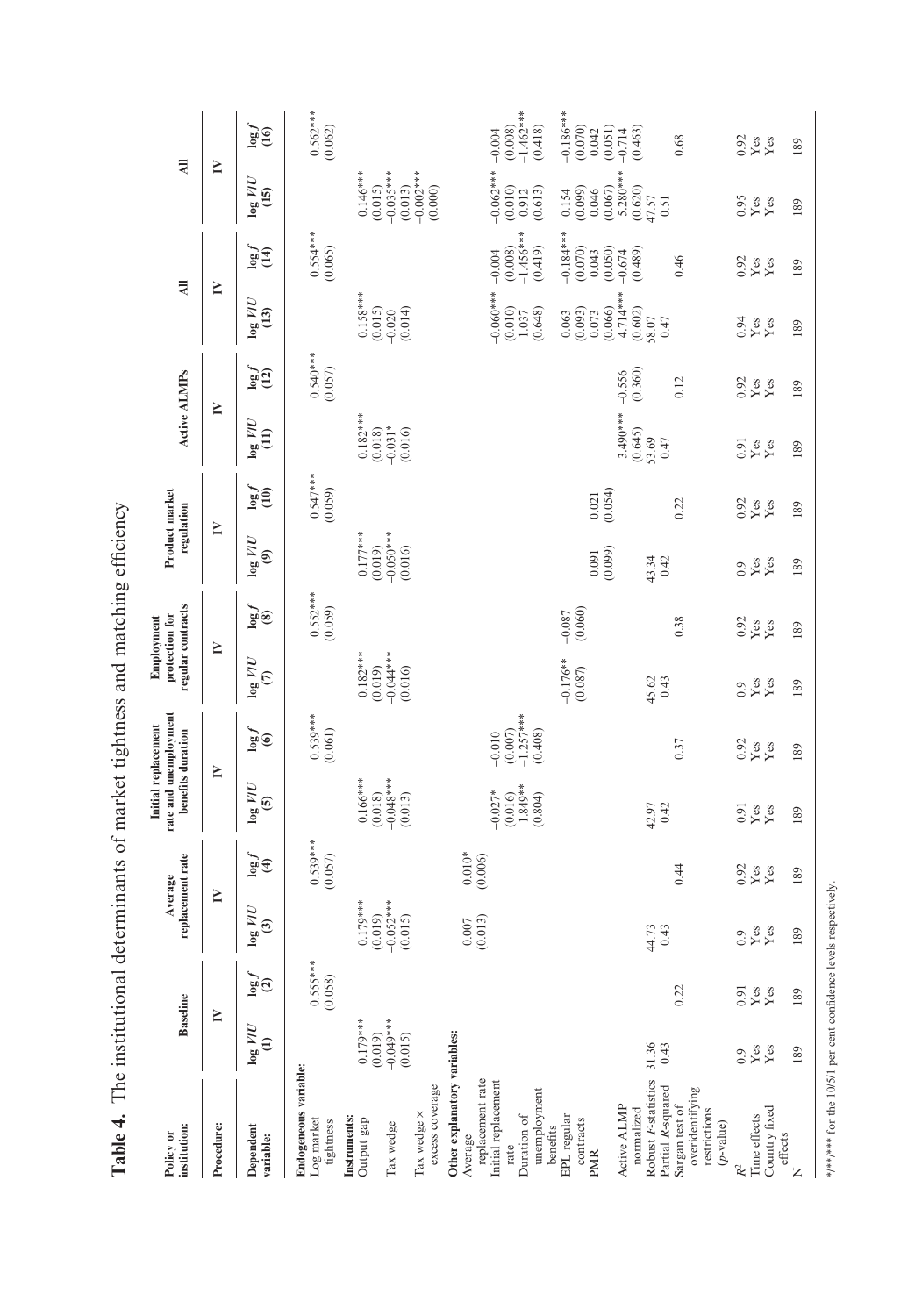outflow equations on columns 2, 4, 6, 8, 10, 12, 14, and 16. Selected instruments are in all cases the output gap and the tax wedge, as well as the interaction between the tax wedge and excess coverage in column 15. The tax wedge is lagged 3 years to increase its chance of being strictly exogenous to unemployment outflow. In all IV regressions, there is no evidence of weak instruments as *F*-statistics are comfortably large. Furthermore, our two (or three) instruments always pass the Sargan test of instruments validity, as the *p*-values never reject the null assumption of instruments joint exogeneity.

Starting with the determinants of market tightness (first-stage equations), the output gap always displays highly significant coefficients with an expected positive sign (excess demand fosters vacancy creation), whereas the tax wedge (as well as its interaction with excess coverage in column 15) displays in most cases a highly significant and negative coefficient. In addition, the initial replacement rate turns out to be (in two cases out of three highly) significant and negative, whereas ALMPs are always significantly and positively associated with market tightness. Other institutional variables, including the average replacement rates, the duration of unemployment benefits, the degree of employment protection and product market regulation, do not display robust coefficients.

Moving to the institutional determinants of matching efficiency (second-stage equations displayed on columns 4-6-8-10-12 and 14), we find that the duration of unemployment benefits is unambiguously and negatively related to matching efficiency and unemployment outflows. Moreover, the degree of employment protection displays a highly significant and negative coefficient in columns 12 and 14 whereas other institutions are controlled for, but fails to be significant on column 8.

Summing up, the tax wedge, ALMPs, and the initial replacement can be viewed as significant determinants of market tightness, whereas the duration of unemployment benefits and employment protection are linked to matching efficiency. The robustness of these results are examined in the next subsection.

#### *4.3 Robustness analysis*

The sensitivity of previous results relative to the quality of vacancy data is assessed in two ways. First, we trim the sample from outlier observations, deleting about 10 per cent of the sample for which unemployment outflow or market tightness take outlier values (either at the top or at the bottom or their respective distribution). Second, we restrict the sample to the countries that display higher quality data. In practice, we exclude the four countries (Belgium, France, Germany, and Portugal) in which vacancy data explain little of the unemployment exit rate. These are the countries for which a country-specific regression of log unemployment outflow on log market tightness displays a low  $R^2$  (see Appendix S1). In a third set of regressions, we trim the data and we exclude the above four countries. In this case, the sample has a much smaller size (only 103 observations versus 189 formerly), so it is *a priori* uncertain whether the estimation would deliver better results because of higher-quality data or poorer estimates due to a smaller sample size.

The results depicted in Table 5 largely confirm the results obtained from Table 4, while offering some nuances. Across all regressions, ALMPs and the initial replacement rate are always significant determinants of market tightness, but the tax wedge is only significant in interaction with excess coverage. As already noticed by Calmfors and Driffill (1988), Daveri and Tabellini (2000) as well as de Serres *et al*. (2012), disentangling between countries with respect to their degree of coordination in wage bargaining is important when it comes to the analysis of the relationship between unemployment, labour taxes, and wages.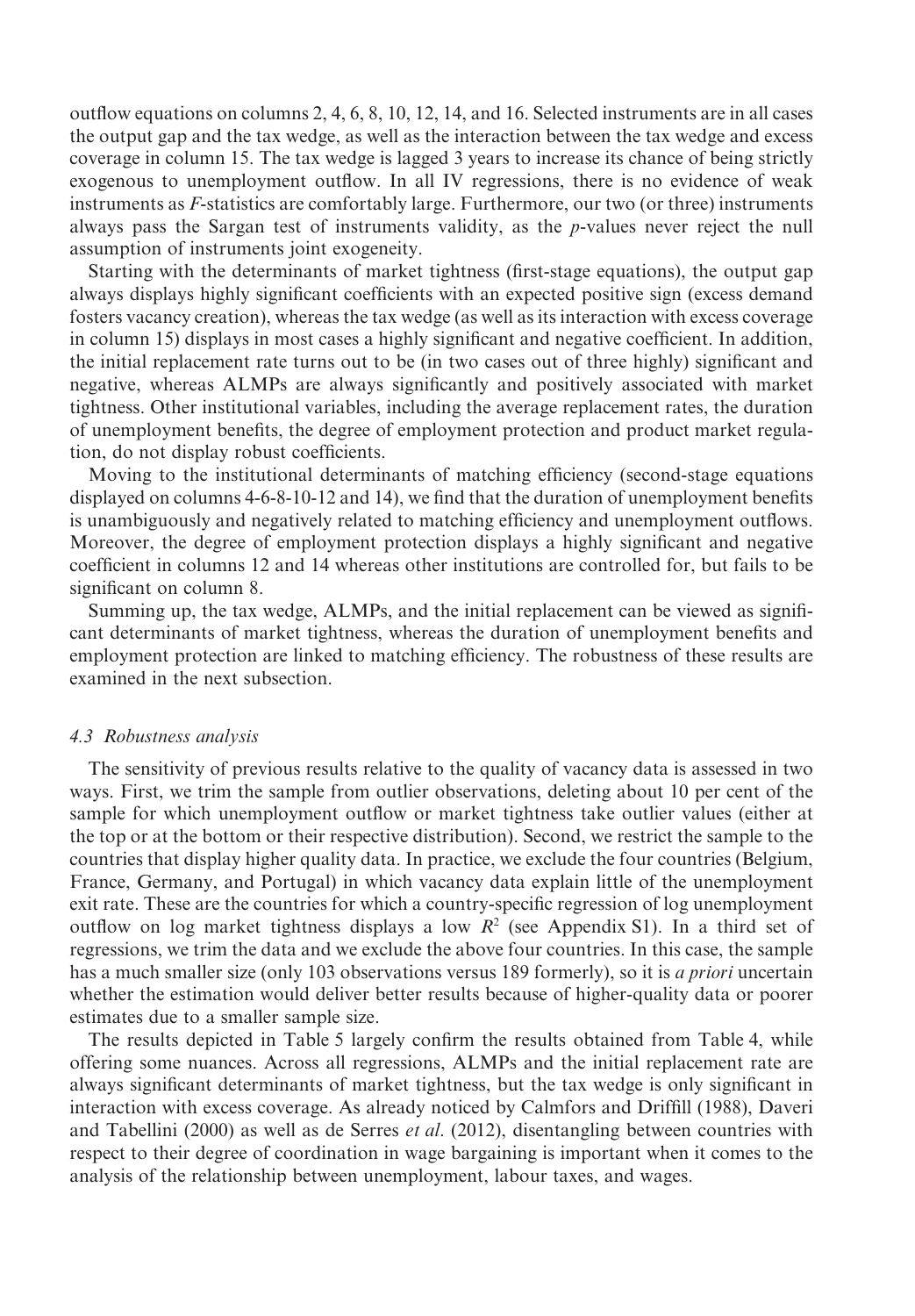Table 5. Robustness analysis **Table 5.** Robustness analysis

\*/\*\*\* for the 10/5/1 per cent confidence levels respectively. \*/\*\*\* for the 10/5/1 per cent confidence levels respectively.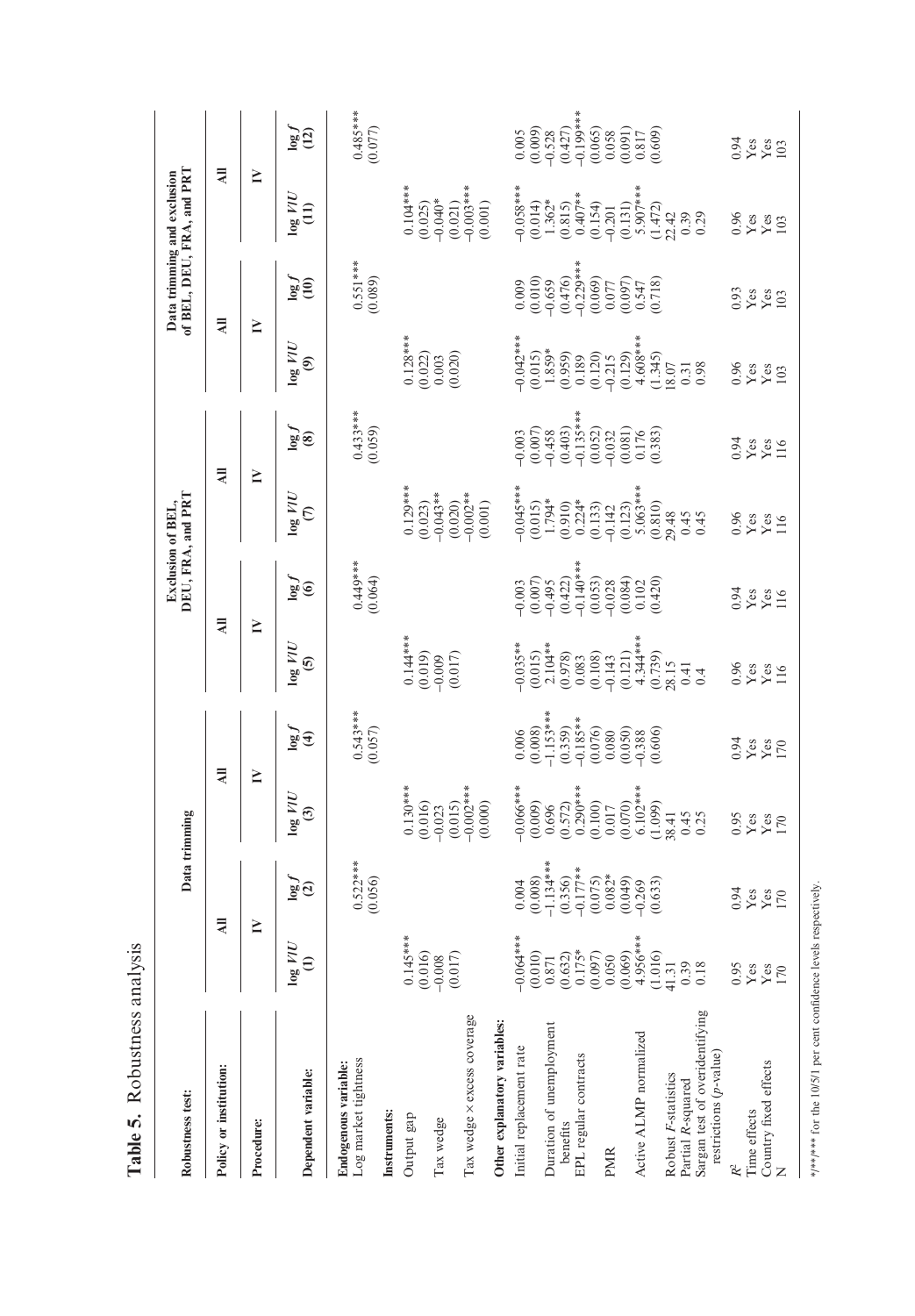Moreover, employment protection is always significant across outflow regressions, which highlights a robust adverse effect of employment protection on matching efficiency. In contrast, the duration of unemployment benefits loses its significance when the four countries are excluded from the sample. So the only one robust determinant of matching efficiency is employment protection.<sup>7</sup>

#### *4.4 Accounting for hysteresis*

The robustness of previous results is further evaluated in the light of a more general, state-dependent, matching function where time persistence in the outflow rate is introduced. Several theoretical and empirical studies point to a negative effect of the duration of unemployment spells on the probability to exit unemployment (Bover *et al*., 2002; Dantan and Murtin, 2014; Elsby *et al*., 2008; Machin and Manning, 1999; Pissarides, 1992; Shimer, 2008; Van Den Berg and Van Ours, 1996). Intuitively, long spells of unemployment may imply a depreciation of human capital, or lead to lower job-search intensity and to discouragement effects.

The functional form of the matching function can easily be amended to allow for the possible influence of the time spent in unemployment on the probability of exiting unemployment. Let us write the outflow rate as:

$$
f_t = \phi \left(\frac{v_t}{u_t}\right)^{\eta} (D_t)^{-\rho_t},\tag{10}
$$

where  $D_t$  is the time spent in unemployment at the beginning of period *t*, and  $\rho_t$  a positive coefficient that may eventually vary across countries and time. As *f* is expressed on a monthly basis, *D* represents the number of months spent in unemployment and it is strictly greater than one. Hence the larger  $\rho$  the smaller the outflow rate *f*. Assuming for simplicity that the time spent in unemployment can be proxied by the inverse of the *lagged* outflow rate (i.e. that

 $D_t = \frac{t}{f_t}$ = − 1 1  $,$ <sup>8</sup> the following system of equations is obtained from the log-linearization of [9]:

$$
\begin{cases}\n\log \theta_{i,t} = a_i^v + d_t^v + X_{i,t} \beta^v + Z_{i,t} \gamma^v + u_{i,t} \\
\log f_{i,t} = \underbrace{a_i^f + d_t^f + Y_{i,t} \beta^f}_{\log \phi_{i,t}} + \eta \log \theta_{i,t} + \rho_{i,t} \log f_{i,t-1} + w_{i,t}.\n\end{cases} [11]
$$

The above system is identical to the former one except that the lagged unemployment outflow rate is introduced in the outflow equation. To estimate this new model, a two-stage procedure is adopted. In the first-stage, the market tightness equation is estimated via OLS and its predicted value is constructed. In the second-stage, the outflow equation is estimated by using the former predictor and an OLS estimator or Arellano and Bond's (1991) first-difference generalized method of moments (DIF-GMM) estimator, while retaining a common and constant autocorrelation coefficient (i.e.  $\rho_{i,t} = \rho$ ).<sup>9,10</sup> To conduct this empirical analysis, we use the sample that was trimmed from outlier observations.

As shown by Table 6, the static results reported on Table 5 are relatively robust to the existence of persistence effects.<sup>11</sup> Regarding the determinants of matching efficiency presented on columns 2 and 3, we find that employment protection entails a robust adverse effect on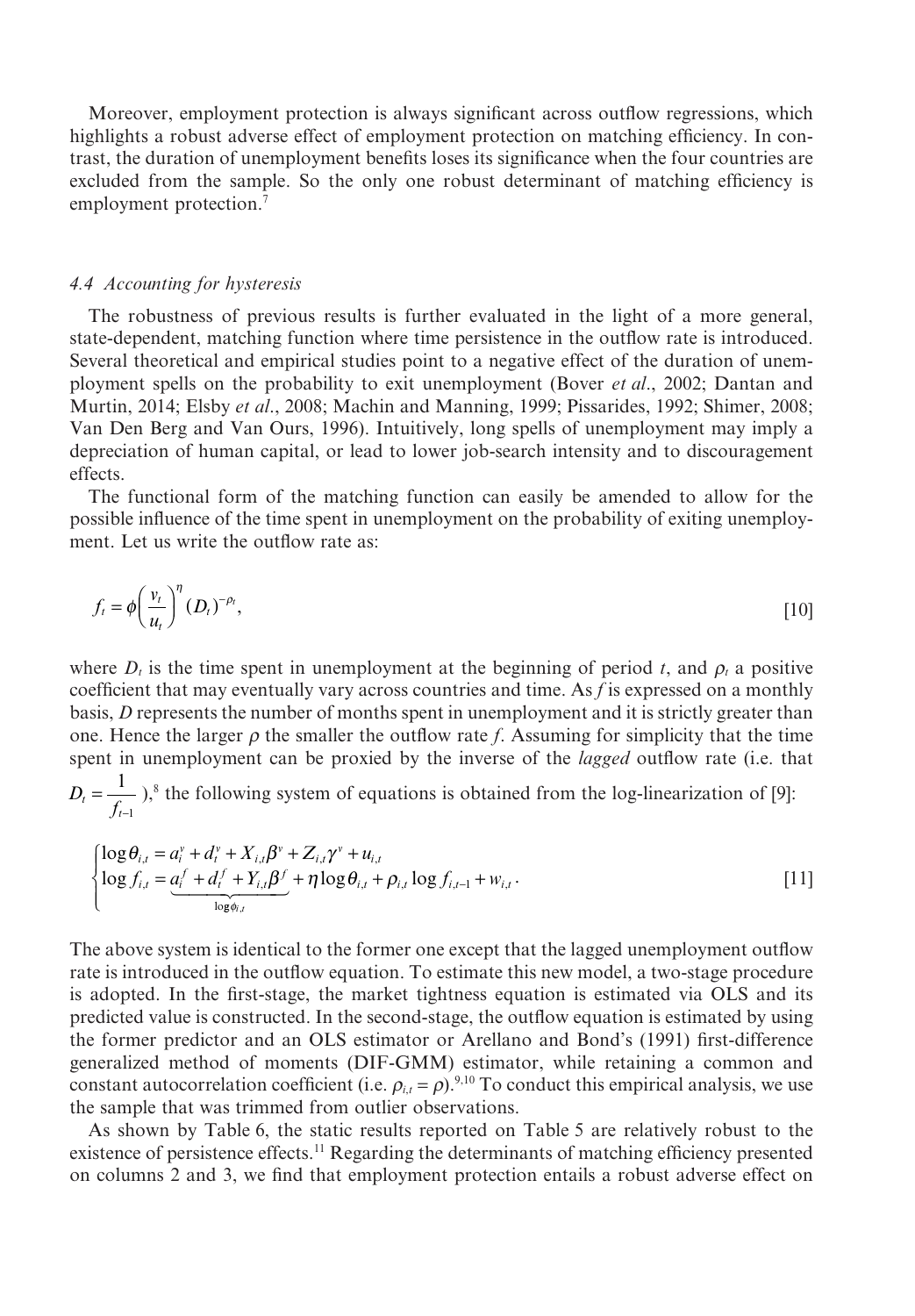| <b>Equation:</b>                   | <b>First-stage</b><br>(market tightness) |                                | Second-stage<br>(matching efficiency)                            |                                 |
|------------------------------------|------------------------------------------|--------------------------------|------------------------------------------------------------------|---------------------------------|
| Dependent variable:                | $log$ <i>VIU</i>                         |                                | $\log f$                                                         |                                 |
| <b>Estimator:</b>                  | <b>OLS</b><br>(1)                        | IV<br>(2)                      | <b>DIF-GMM</b><br>(3)                                            | <b>NLS</b><br>(4)               |
|                                    |                                          |                                | <b>Conditional persistence</b><br>(coefficient of $log f_{-1}$ ) |                                 |
| Constant                           |                                          | $0.695***$                     | $0.277***$                                                       | $-1.335$                        |
| Initial replacement rate           |                                          | (0.042)                        | (0.090)                                                          | (1.212)<br>0.013<br>(0.012)     |
| Duration of unemployment benefits  |                                          |                                |                                                                  | $2.007*$<br>(1.027)             |
|                                    |                                          |                                | <b>Other variables</b>                                           |                                 |
|                                    |                                          |                                | (matching efficiency)                                            |                                 |
| Instrumented log market tightness  |                                          | $0.259***$                     | $0.314***$                                                       | $0.275***$                      |
| Initial replacement rate           | $-0.066***$<br>(0.009)                   | (0.051)<br>$0.011*$<br>(0.006) | (0.057)<br>0.005<br>(0.008)                                      | (0.053)<br>$0.017**$<br>(0.007) |
| Duration of unemployment benefits  | 0.696<br>(0.572)                         | $-0.623**$<br>(0.252)          | $-0.254$<br>(0.321)                                              | 0.336<br>(0.555)                |
| EPL regular contracts              | $0.290***$<br>(0.100)                    | $-0.111***$<br>(0.042)         | $-0.224*$<br>(0.135)                                             | $-0.137**$<br>(0.058)           |
| <b>PMR</b>                         | 0.017                                    | 0.024                          | 0.085                                                            | 0.023                           |
| <b>ALMPs</b>                       | (0.070)<br>$6.102***$<br>(1.099)         | (0.033)<br>$-0.631$<br>(0.404) | (0.072)<br>$-0.362$<br>(0.698)                                   | (0.034)<br>$-0.458$<br>(0.546)  |
| Tax wedge                          | $-0.023$<br>(0.015)                      |                                |                                                                  |                                 |
| Tax wedge $\times$ excess coverage | $-0.002***$<br>(0.000)                   |                                |                                                                  |                                 |
| Output gap                         | $0.130***$<br>(0.016)                    |                                |                                                                  |                                 |
| Time effects                       | Yes                                      | Yes                            | <b>Yes</b>                                                       | Yes                             |
| Country fixed effects              | Yes                                      | Yes                            | Yes                                                              | Yes                             |
| $R^2$                              | 0.95                                     | 0.98                           |                                                                  | 0.98                            |
| N                                  | 170                                      | 170                            | 159                                                              | 170                             |

#### **Table 6.** The institutional determinants of market tightness, matching efficiency, and hysteresis effects

\*/\*\*/\*\*\* for the 10/5/1 per cent confidence levels respectively.

unemployment outflows. As before, the negative effect of unemployment benefits duration is more fragile, as it is significant only in column 2.

To explore further the link between policies and persistence, the coefficient  $\rho$  can be conditioned on a set of institutional variables *W*. A logit functional form is used to ensure that  $\rho$  is always strictly smaller than 1. The following non-linear system can be estimated by combining the two-stage estimation approach with non-linear least squares (NLS) for the outflow equation: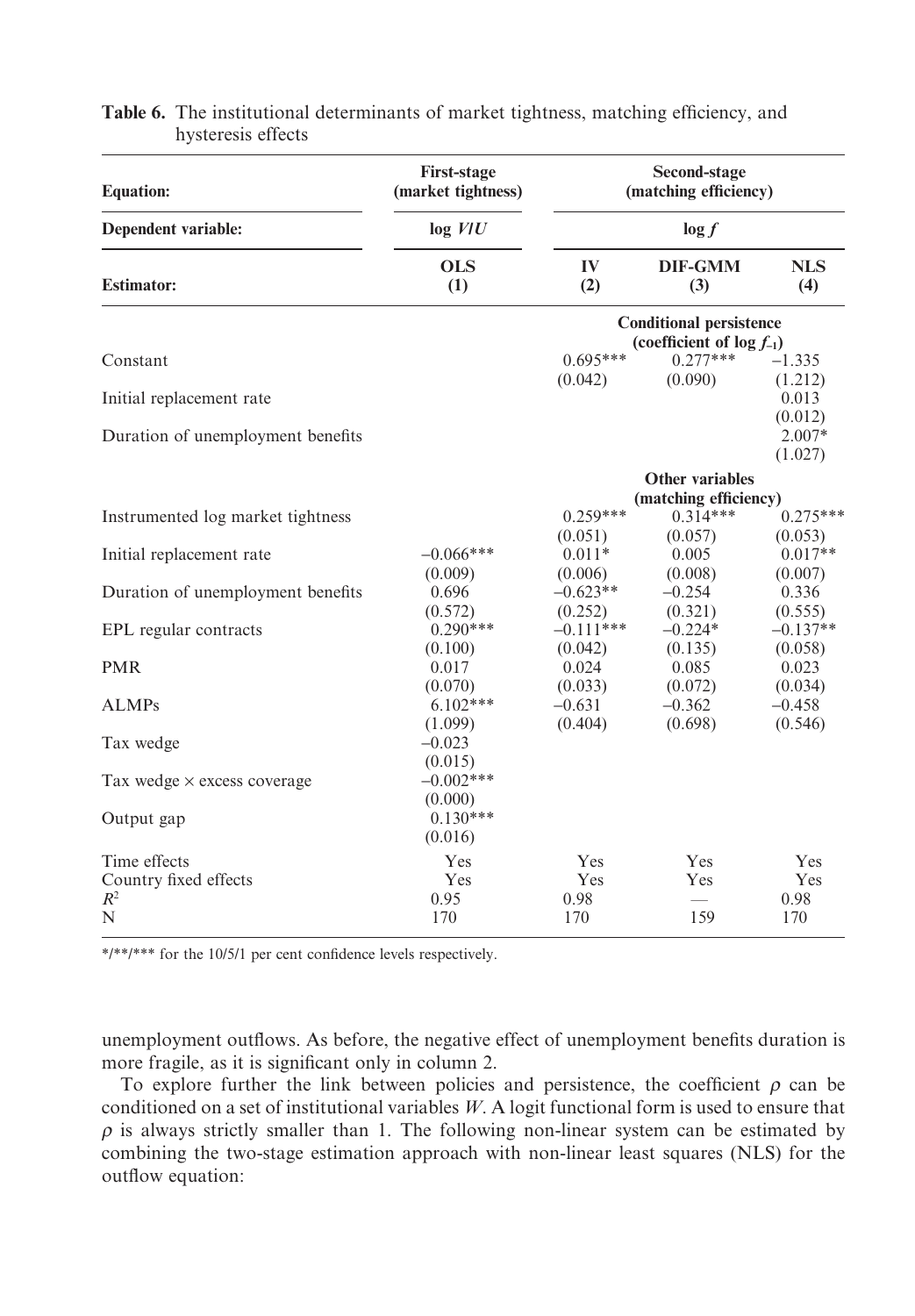$$
\begin{cases}\n\log \theta_{i,t} = a_i^v + d_t^v + X_{i,t} \beta^v + Z_{i,t} \gamma^v + u_{i,t} \\
\log f_{i,t} = a_i^f + d_t^f + Y_{i,t} \beta^f + \eta \log \theta_{i,t} + \rho_{i,t} \log f_{i,t-1} + w_{i,t} \\
\rho_{i,t} = \frac{\exp(W_{i,t} \beta^{\rho})}{1 + \exp(W_{i,t} \beta^{\rho})}.\n\end{cases}
$$
\n[12]

As mentioned above, the higher the degree of persistence  $(\rho)$ , the lower the outflow rate (as log *ft*−<sup>1</sup> < 0). Hence, variables positively linked to the coefficient of persistence can be viewed as raising the duration of unemployment spells and reducing the outflow rate.

Table 6 column 4 reports the results of this non-linear estimation. Several potential determinants of hysteresis are tested, in particular our proxy for the duration of unemployment benefits. We find that longer benefit duration increases the length of unemployment spells and the time persistence of unemployment outflows. In this regression, the significance of the adverse effect of employment protection on matching efficiency is preserved, whereas the replacement rate of unemployment benefits displays a positive sign. This may be interpreted as a positive effect of unemployment insurance on the quality of employer–employees match, or be disregarded as a statistical anomaly.12

Furthermore, the business cycle may affect directly the exit from unemployment over and above its effects on labour market tightness, as in a bad recession the unemployed may get discouraged and become non-employed and, in parallel, in good times non-employed people may be encouraged to come back to the labour market. Similarly, if a high tax wedge creates unemployment traps, then matching efficiency may decrease together with labour market tightness. Both views challenge the assumption that our main instruments, namely the output gap and the tax wedge, are valid and affect the outflow rate only through their effect on market tightness. To provide a quick check, we have tested for the significance of our instruments when they are included in the second-stage regression. Both failed to be significant, which supports our main exclusion restriction.

#### *4.5 Magnitude of policy effects*

To gauge the magnitude of the estimated policy effects, we calculate the variation in outflows associated with the increase in each policy indicator by one *within-country* standard deviation. We select three different specifications extracted from the various tables. We differentiate the policy effects according to the channel of transmission, namely market tightness or matching efficiency. The calculated effect on market tightness are multiplied by the estimated market tightness's elasticity in the outflow equation.

Table 7 displays the results for each policy or institution while also indicating the respective channels of transmission. We used the point estimates of each coefficient, while highlighting with significance thresholds of these estimates (denoted as \*/\*\*/\*\*\* for the 10/5/1 per cent confidence levels respectively). This table offers a quick overview of the policy and institutional reforms that matter from the perspective of a policy-maker.<sup>13</sup>

Overall, we find that market tightness carries the bulk of policy and institutional effects. The replacement rate, ALMPs, and the tax wedge among countries with high excess coverage (intermediate wage bargaining systems) have a large effect on market tightness and unemployment outflows. Regarding matching efficiency, the effect of employment protection has a small magnitude. The adverse effect of unemployment benefits duration on matching efficiency is a bit larger, but as mentioned above, it does not always rely on robust estimates. Hence, market tightness and more generally job creation can be viewed as the main channel through which policies and institutions have an impact upon the unemployment outflow rate.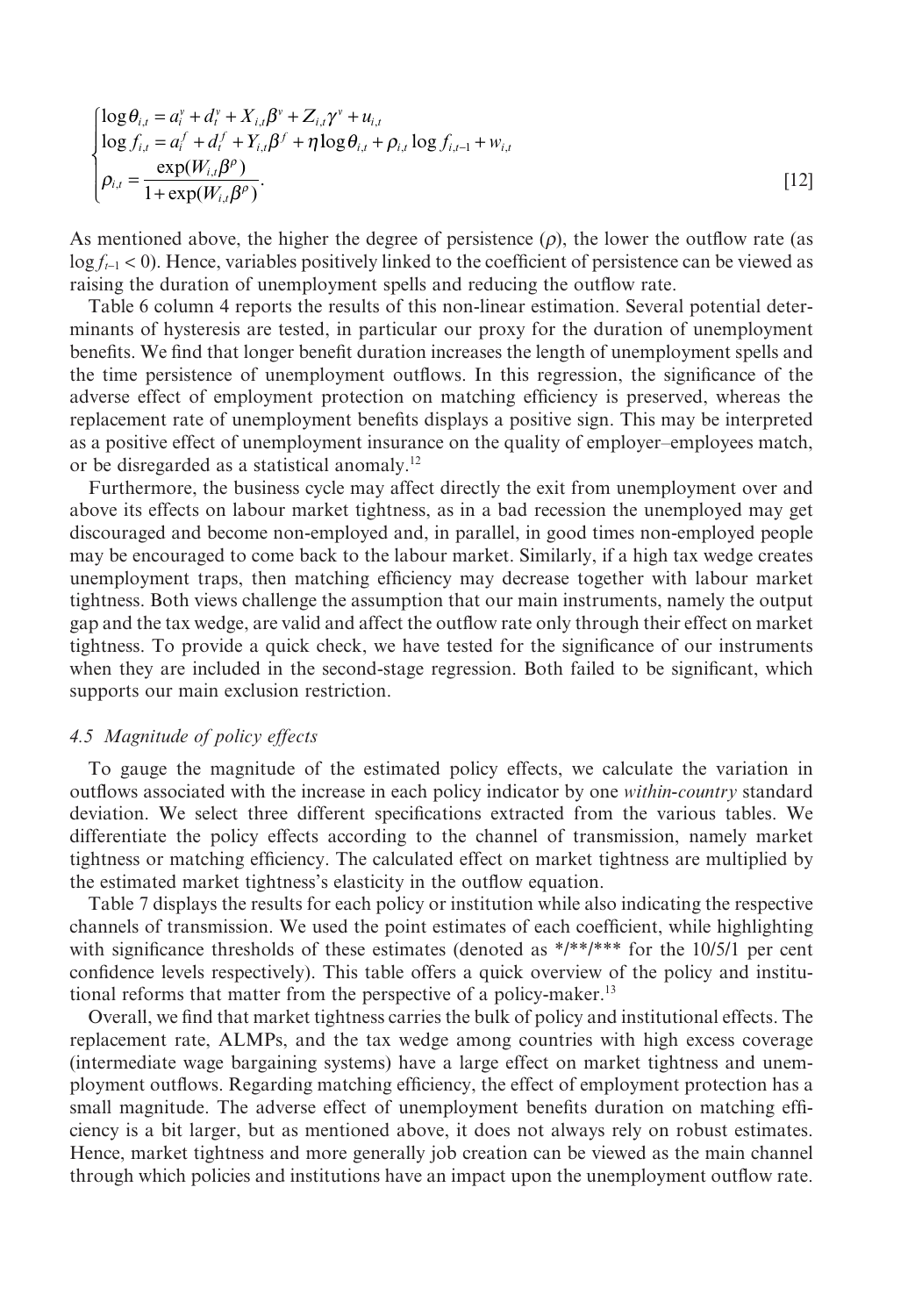|                                                                 |                                                    | Table 4 columns 15-16                      |                                                     |                                                                   | Table 5 columns 3-4                                                  |                                                       |                                                               | Table 5 columns 11-12                                 |                                   |
|-----------------------------------------------------------------|----------------------------------------------------|--------------------------------------------|-----------------------------------------------------|-------------------------------------------------------------------|----------------------------------------------------------------------|-------------------------------------------------------|---------------------------------------------------------------|-------------------------------------------------------|-----------------------------------|
|                                                                 | Market<br>tightness                                | Matching<br>efficiency                     | Total                                               | Market<br>tightness                                               | Matching<br>efficiency                                               | Total                                                 | Market<br>tightness                                           | Matching<br>efficiency                                | Total                             |
| Replacement rate                                                |                                                    |                                            |                                                     |                                                                   |                                                                      |                                                       |                                                               |                                                       |                                   |
| Duration of benefits                                            | $-9.69***$<br>2.41<br>2.09<br>18.40***<br>14.64*** | 1.11<br>$-6.87***$<br>$-4.50***$<br>$-4.3$ | $-8.57$<br>$-4.45$<br>$-1.55$<br>$-1.53$<br>$-1.53$ | $-10.31***$<br>1.84<br>1.84<br>3.94 ***<br>21.26 ***<br>-9.24 *** | $\begin{array}{r} 1.67 \\ -5.42*** \\ -4.48*** \\ -2.41 \end{array}$ | 4 5 5 5 5 5 7 5<br>4 7 6 7 8 9 5 7 7<br>4 7 9 1 9 7 9 | $-7.75***$<br>3.10*<br>4.78**<br>4.53*<br>17.76***<br>4.51*** | $\frac{1.39}{-2.48}$<br>$\frac{-2.48}{-4.82}$<br>5.07 | $634337$<br>$-0.03833$<br>$-1.51$ |
| EPL regular                                                     |                                                    |                                            |                                                     |                                                                   |                                                                      |                                                       |                                                               |                                                       |                                   |
| ALMPs                                                           |                                                    |                                            |                                                     |                                                                   |                                                                      |                                                       |                                                               |                                                       |                                   |
| Iax wedge - all countries                                       |                                                    |                                            |                                                     |                                                                   |                                                                      |                                                       |                                                               |                                                       |                                   |
| Tax wedge - countries with<br>high excess coverage <sup>a</sup> | $-10.83***$                                        |                                            |                                                     |                                                                   |                                                                      |                                                       |                                                               |                                                       |                                   |

| loumant outflour rata<br>3<br>THATATH ATTA TTO O<br>ard dation increase in palos and incritential indicators on the incom<br>֧֦֧֦֓֕֝<br>manari mm faro. |                   |
|---------------------------------------------------------------------------------------------------------------------------------------------------------|-------------------|
|                                                                                                                                                         |                   |
| TT ARANA<br>one standard deviation                                                                                                                      | i<br>j<br>ed in p |
|                                                                                                                                                         |                   |

\*/\*\*/\*\*\* for the 10/5/1 per cent confidence levels respectively. "/""/""" ior the 10/5/1 per cent connaence ievels respectively.<br><sup>a</sup> Australia, France, Germany, Portugal, Spain. Australia, France, Germany, Portugal, Spain.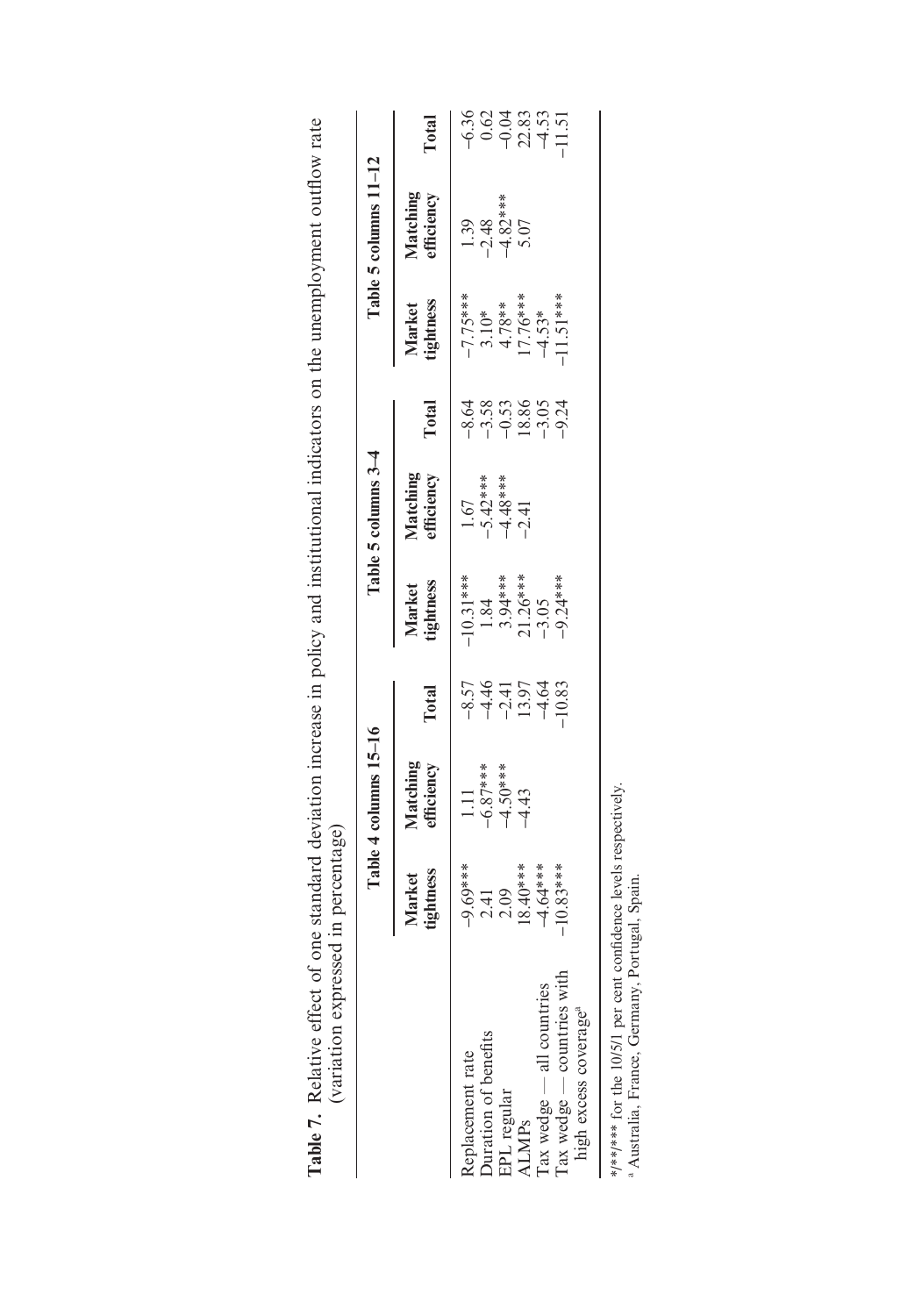#### **5. Conclusion**

This paper explores the policy and institutional determinants of the unemployment outflow rate using a sample of 11 OECD countries observed between 1985 and 2007. We use matching functions to identify the effects of policies or institutions on the outflow rate via two channels, namely the number of job vacancies relative to the pool of unemployed (market tightness), and the degree of employer–employee matching efficiency. We treat the endogeneity of market tightness to unemployment outflow with the help of a system of simultaneously determined equations, using business cycle shocks and the tax wedge as instruments of market tightness. We find that the replacement rate of unemployment benefits, ALMPs as well as the tax wedge in countries with intermediate or sector-based wage bargaining systems, have a large impact on market tightness. Employment protection and the duration of unemployment benefits may reduce matching efficiency, but these effects are deemed to have a smaller magnitude. Overall, the bulk of policy and institution action on unemployment outflows appear to be channeled by market tightness and job creation.

#### **Notes**

<sup>1</sup> The impact of employment protection on unemployment is more ambiguous. For instance, strict employment protection may lower the creation of vacancies but also the rate of job destruction, with little effect on unemployment.

<sup>2</sup> If the replacement rate is assumed to decrease exponentially over time, its half-life is equal to 69 per cent of the ratio used in this study.

<sup>3</sup> In order to remove cyclical variations in ALMPs that result from cyclical unemployment variations, we apply a Hodrick–Prescott (HP) filter to the series and use only this trend component in subsequent regressions. Thus this procedure corrects for the endogeneity that arises from the fact that ALMP spending has traditionally been relatively insensitive to *cyclical* changes in the unemployment rate. However, it does not address the endogeneity problem that may arise when the variation in ALMP spending falls short of the variation in the *structural* rate of unemployment.

<sup>4</sup> The OECD tax wedge is a summary index of labour and personal income taxes. It was preferred to a simple labour tax index as the latter series is affected by a break in the late 1990s. However, our main results are largely unaffected if we replace the tax wedge by labour taxes.

<sup>5</sup> In the presence of 'excess coverage' of collective agreements, union members receive a higher 'outside option' (fall-back income) as they have the possibility to reallocate in the non-unionized sector covered by collective agreement. This raises their bargained wage as well as unemployment, all the more so as payroll taxes are large (see Murtin *et al*., 2014). In spirit, this is the idea as in Calmfors and Driffill (1988), who argue that largely centralized (economy-wide) and largely decentralized (firm-level) wage bargaining systems lead to a lower unemployment rate relative to intermediate systems where bargaining takes place at the sectoral level. Indeed, the variable 'excess coverage' tends to be higher among intermediate systems, and lower among both centralized and decentralized ones. Hence, it can be seen as a convenient proxy for the so-called 'Calmfors–Driffill' hypothesis. With respect to *ad-hoc* indices of the degree of coordination of wage bargaining systems, it is a continuous variable that does not rely on subjective judgement.

<sup>6</sup> In unreported calculations we show that cross-country differences in parameter *η* explain little of the cross-country differences in unemployment outflows compared with cross-country differences in matching efficiency and market tightness. These calculations are available from the authors upon request.

 $^7$  All regressions pass the overidentifying restrictions test and there is no evidence of weak instruments in first-stage regressions.

<sup>8</sup> Actually, unemployment duration should depend on *all* lags of the outflow rate. Introducing only the first lag aims to preserve a parsimonious model.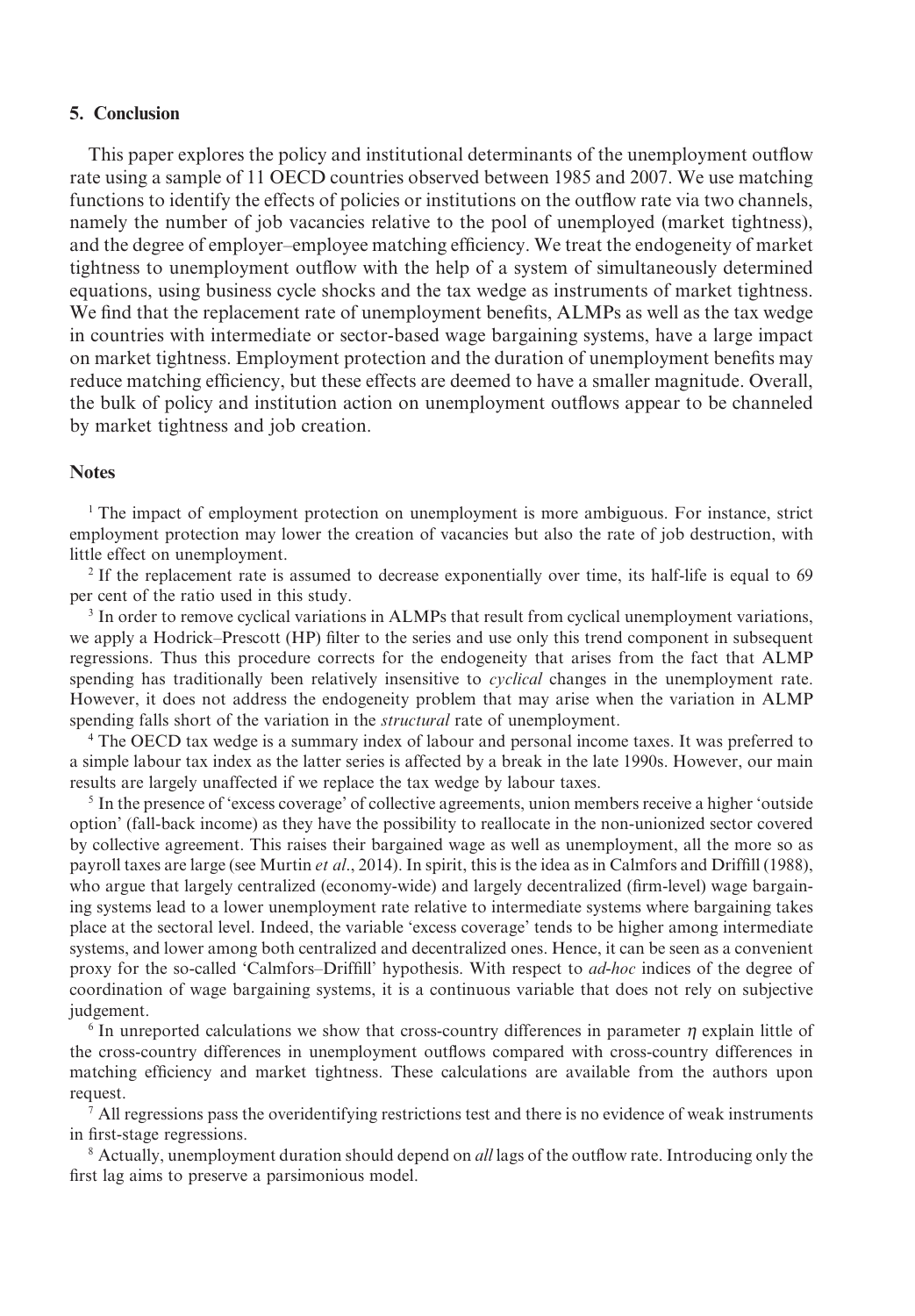<sup>9</sup> GMM have advantages and drawbacks. They allow a stronger claim that our estimates represent causal effects under the assumption of weak exogeneity of the explanatory variables. However, DIF-GMM may suffer from weak instruments problems. To remedy for that problem, Blundell and Bond's (1998) system GMM (SYS-GMM) propose additional instruments that would hardly be valid in our context, as their use relies on the assumption that country fixed effects are independent of the unemployment's growth rate. As emphasized by Blanchard and Wolfers (2000), this is highly unlikely so we refrain from using SYS-GMM in this study.

<sup>10</sup> The DIF-GMM regression reported here passes the Arellano-Bond specification test for the autocorrelation of residuals as well as the Hansen test of joint exogeneity of instruments. However, the latter test is weak due to the small number of groups (countries). For the IV and NLS regressions, the autocorrelation of residuals was estimated and found to be not significantly different from zero.

<sup>11</sup> The market tightness equation described on Table 6 column 1 is identical to that presented in Table 5 column 3.

<sup>12</sup> Actually, equation [7] shows that any variable affecting matching efficiency  $\phi$ , such as the replacement rate, should be included in both the first-stage and second-stage equations. It is therefore a bit surprising that such a variable switches sign across the two regressions. However, equation [7] also shows that this may happen if the latter variable affects structural coefficients  $b$ ,  $h$ , or  $c$  in opposite direction. For instance, a higher replacement may indeed increase matching efficiency *ϕ* as suggested by column 4, but it may also reduce the match's surplus  $y - b$  and lower market tightness overall as reported on column 1.

<sup>13</sup> It is recalled that we used for each simulation the within-country standard deviation of each institution, rather than its cross-country and cross-time sample standard deviation.

#### **References**

- Acemoglu D. and Shimer R. (2000) 'Productivity Gains from Unemployment Insurance', *European Economic Review* 44(7): 1195–1224.
- Arellano M. and Bond S. (1991) 'Some Tests of Specification for Panel Data: Monte Carlo Evidence and an Application to Employment Equations', *The Review of Economic Studies* 58: 277–297.
- Blanchard O. and Diamond P. (1989) 'The Beveridge Curve', *Brookings Papers on Economic Activity* 1:  $1 - 76$
- Blanchard O. and Wolfers J. (2000) 'The Role of Shocks and Institutions in the Rise of European Unemployment: The Aggregate Evidence', NBER Working Paper No. 7282.
- Blundell R. W. and Bond S. R. (1998) 'Initial Conditions and Moment Restrictions in Dynamic Panel Data Models', *Journal of Econometrics* 87: 115–143.
- Boone J. and Van Ours J. (2009) 'Bringing Unemployed Back to Work: Effective Active Labor Market Policies', *De Economist* 157: 293–313.
- Bover O., Arellano M. and Bentolila S. (2002) 'Unemployment Duration, Benefit Duration and the Business Cycle', *The Economic Journal* 112: 223–265.
- Cahuc P. and Postel-Vinay F. (2002) 'Temporary Jobs, Employment Protection and Labor Market Performance', *Labour Economics* 9: 63–91.
- Calmfors L. and Driffill J. (1988) 'Bargaining Structure, Corporatism and Macroeconomic Performance', *Economic Policy* 3(6): 16–61.
- Card D., Chetty R. and Weber A. (2007) 'The Spike at Benefit Exhaustion: Leaving the Unemployment System or Starting a New Job?', *American Economic Review* 97(2): 113–118.
- Card D., Kluve J. and Weber A. (2010) 'Active Labor Market Policy Evaluations: A Meta-analysis', *Economic Journal* 120: 452–477.
- Coles M. and Petrongolo B. (2008) 'A Test Between Stock-flow Matching and the Random Matching Function Approach', *International Economic Review* 49: 1113–1141.
- Dantan S. and Murtin F. (2014) 'Can Public Policies Mitigate Unemployment Hysteresis: Evidence From OECD Countries', mimeo.